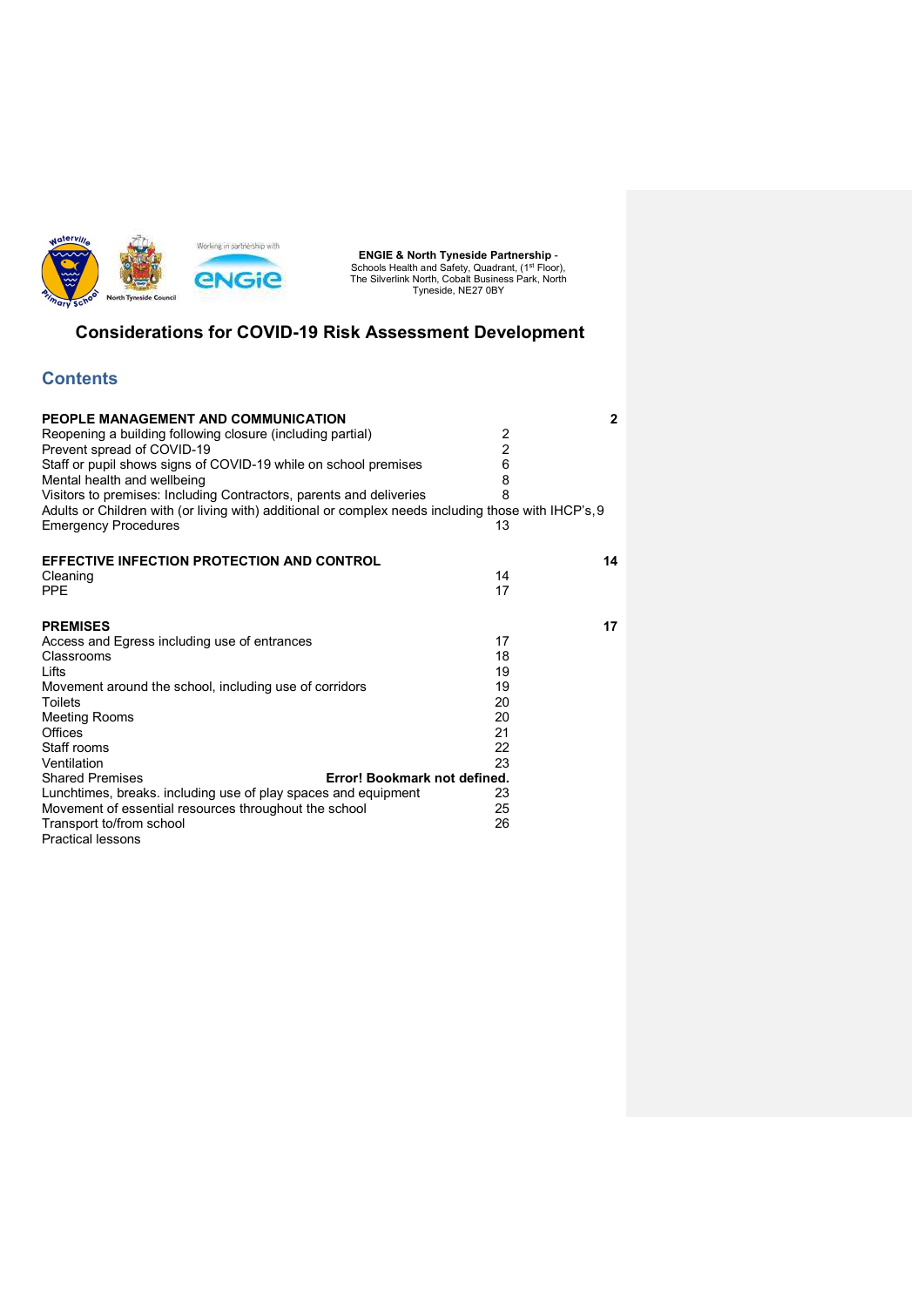

| PEOPLE MANAGEMENT AND COMMUNICATION                                       |                                                                                                                                                                                                                                                                         |                                                                                                                                                                                                                                                                                                                                                                                                                                                                                                                                                                                                                                                                                                                                                                                                                                                                                                                                                                                                                                                                                                                                                                                                                                                                                                    |                                                                                 |  |
|---------------------------------------------------------------------------|-------------------------------------------------------------------------------------------------------------------------------------------------------------------------------------------------------------------------------------------------------------------------|----------------------------------------------------------------------------------------------------------------------------------------------------------------------------------------------------------------------------------------------------------------------------------------------------------------------------------------------------------------------------------------------------------------------------------------------------------------------------------------------------------------------------------------------------------------------------------------------------------------------------------------------------------------------------------------------------------------------------------------------------------------------------------------------------------------------------------------------------------------------------------------------------------------------------------------------------------------------------------------------------------------------------------------------------------------------------------------------------------------------------------------------------------------------------------------------------------------------------------------------------------------------------------------------------|---------------------------------------------------------------------------------|--|
| <b>Hazard</b>                                                             | <b>Risk</b>                                                                                                                                                                                                                                                             | <b>Control Measures</b>                                                                                                                                                                                                                                                                                                                                                                                                                                                                                                                                                                                                                                                                                                                                                                                                                                                                                                                                                                                                                                                                                                                                                                                                                                                                            | <b>Site Comments</b>                                                            |  |
| Reopening a<br>building<br>following<br>closure<br>(including<br>partial) | Employees,<br>pupils,<br>contractors,<br>visitors.<br>Fatality,<br>serious illness<br>or injury due to<br>not<br>using<br>suitable<br>equipment<br>which<br>could<br>fire,<br>cause<br>explosions,<br>Legionellosis,<br>release,<br>gas<br>explosion,<br>collapse, etc. | • All outstanding inspections, testing or servicing of equipment<br>relating to hot and cold-water systems; gas safety; fire safety;<br>kitchen equipment; security including access control and intruder<br>alarm systems; ventilation, lifts/hoists is in place and deemed<br>suitable prior to opening<br>A water treatment specialist has been commissioned to<br>chlorinate and flush the complete system for all hot and cold-<br>water systems (including drinking water) and certified the water<br>system is safe before the buildings have been reoccupied<br>All systems have been recommissioned before re-opening, as<br>would normally be done after a long holiday period. This includes<br>gas, heating, water supply, mechanical and electrical systems,<br>and catering equipment.<br>All areas and surfaces have been cleaned and disinfected prior<br>to reopening<br>Pest control for insect infestations have been contacted and<br>$\bullet$<br>remedied<br>Thorough clean the kitchen prior to reopening before food<br>$\bullet$<br>preparation resumes.<br>School has reviewed Chartered Institute of Building Services<br>Engineers' guidance on emerging from lockdown and ensured<br>that all buildings have been checked and comply with this prior<br>to reopening. | <b>MN</b><br>See H&S checklist<br>Deep Clean and Carpet Clean.<br>NO Food Prep. |  |
| <b>Prevent spread</b><br>of COVID-19                                      | Employees,<br>pupils,<br>contractors,<br>visitors.                                                                                                                                                                                                                      | School will engage with the NHS Test and Trace process<br>$\bullet$<br>The school will keep a record of pupils and staff in each group,<br>and any close contact that takes places between children and<br>staff in different groups<br>Schools follows current government and HR advice on who can<br>return to work and who should remain at home.                                                                                                                                                                                                                                                                                                                                                                                                                                                                                                                                                                                                                                                                                                                                                                                                                                                                                                                                               |                                                                                 |  |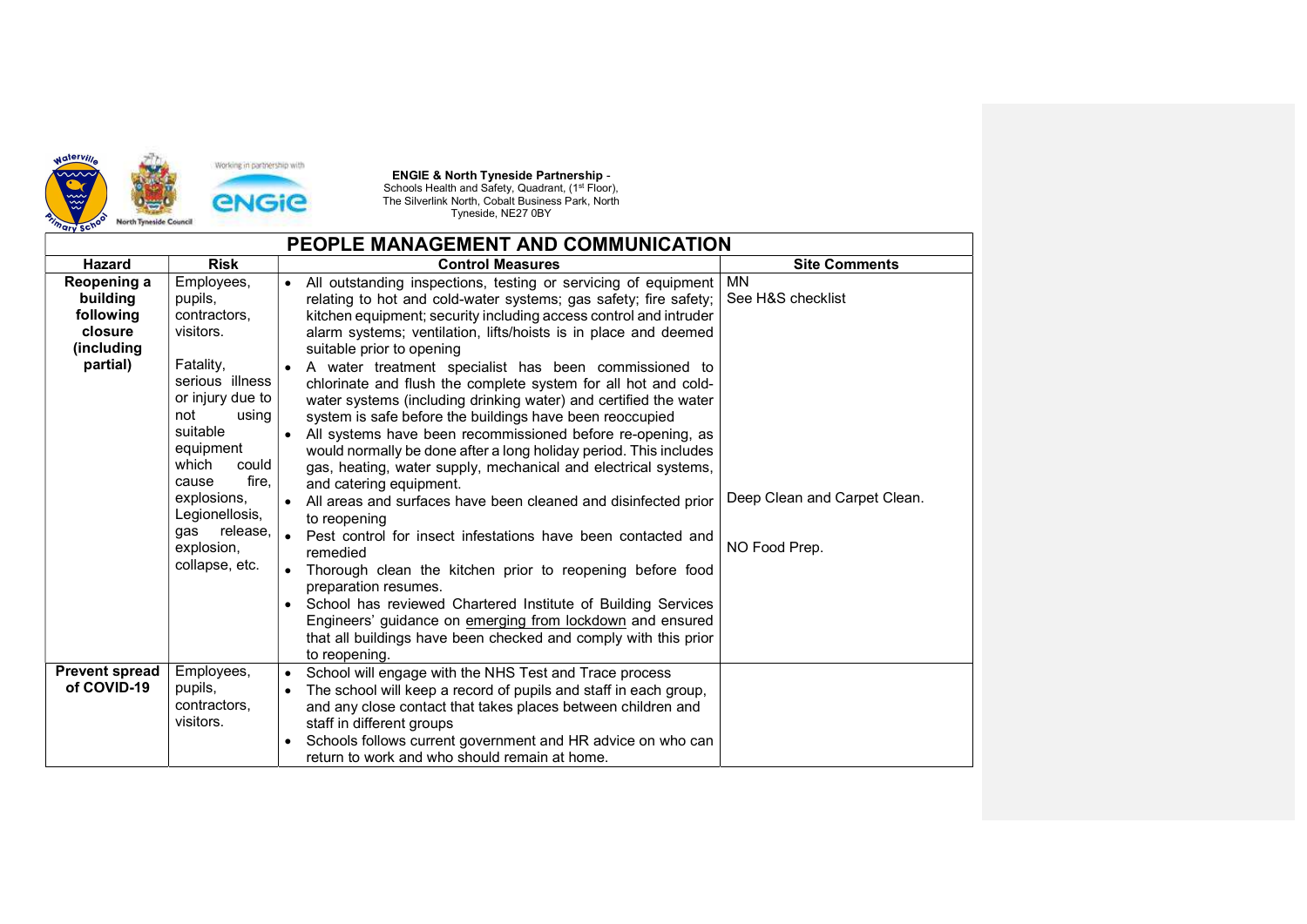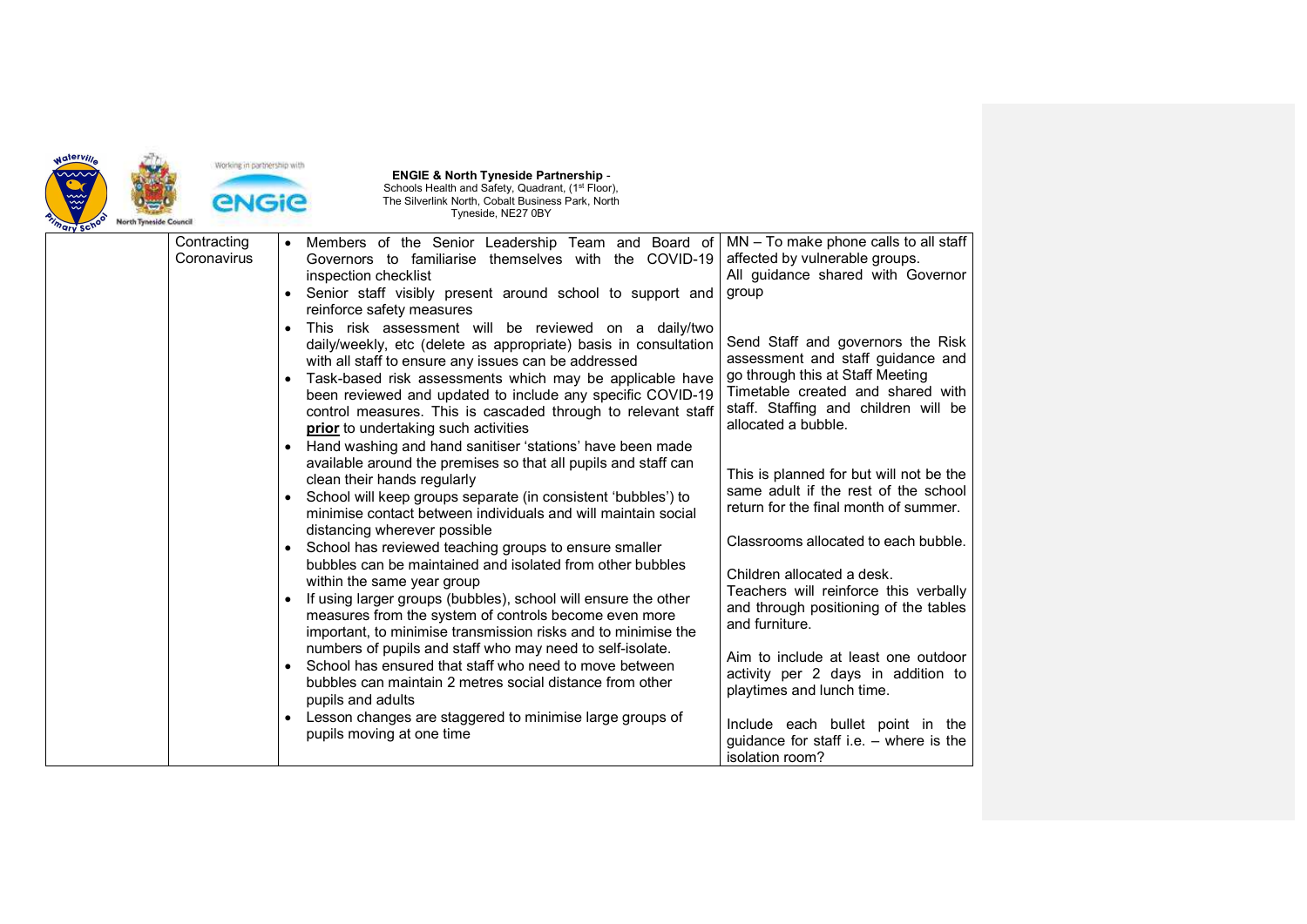

| $v_{\rm}$ $\sim$ |                                                                                                                                                                                                                                                                                                                                                                                 |                                                                                                                                                                          |
|------------------|---------------------------------------------------------------------------------------------------------------------------------------------------------------------------------------------------------------------------------------------------------------------------------------------------------------------------------------------------------------------------------|--------------------------------------------------------------------------------------------------------------------------------------------------------------------------|
|                  | Pupils to be kept in same rooms following lesson change with<br>staff members moving between classrooms instead to minimise<br>movement throughout building<br>Where staff move instead of pupils, school has put process in<br>place to ensure staff members cannot leave pupils until new<br>teacher arrives.<br>The number of staff who operate across different classes and | Guidance for Parents from gov.uk<br>doc.                                                                                                                                 |
|                  | year groups in order to facilitate the delivery of the timetable<br>and specialist provision have been minimised to (insert<br>number here) per bubble<br>Where 2 metres social distancing cannot be maintained by staff<br>(e.g. due to specific needs of pupils), the school have limited<br>the number of individuals which such staff members may come                      | Clear outline of Drop off and Pick ups<br>including times and locations. Social<br>distancing on the yard and no waiting<br>in between drop off/pick up for<br>siblings. |
|                  | into contact with<br>• Staff who are expected to carry out positive handling controls<br>will adhere to strict personal hygiene measures which includes<br>(include specific measures here)<br>• No more than 15 pupils per group (not relevant for Autumn term)                                                                                                                | No Y6 walking to and from school<br>independently initially during autumn<br>term - to be reviewed                                                                       |
|                  | The same teacher(s) and other staff are assigned to each group<br>and, as far as possible, these stay the same during the day and<br>on subsequent days<br>Children use the same classroom or area of a setting throughout                                                                                                                                                      |                                                                                                                                                                          |
|                  | the day with a thorough cleaning of the rooms at the end of the<br>day.<br>• Students use same desk each day if they attend on consecutive<br>days<br>• Posters displayed to follow social distancing                                                                                                                                                                           |                                                                                                                                                                          |
|                  | Drinking fountains taken out of use<br>School timetable has been reviewed to ensure lessons which<br>can be carried out in wider spaces (such as outdoors or in hall)                                                                                                                                                                                                           |                                                                                                                                                                          |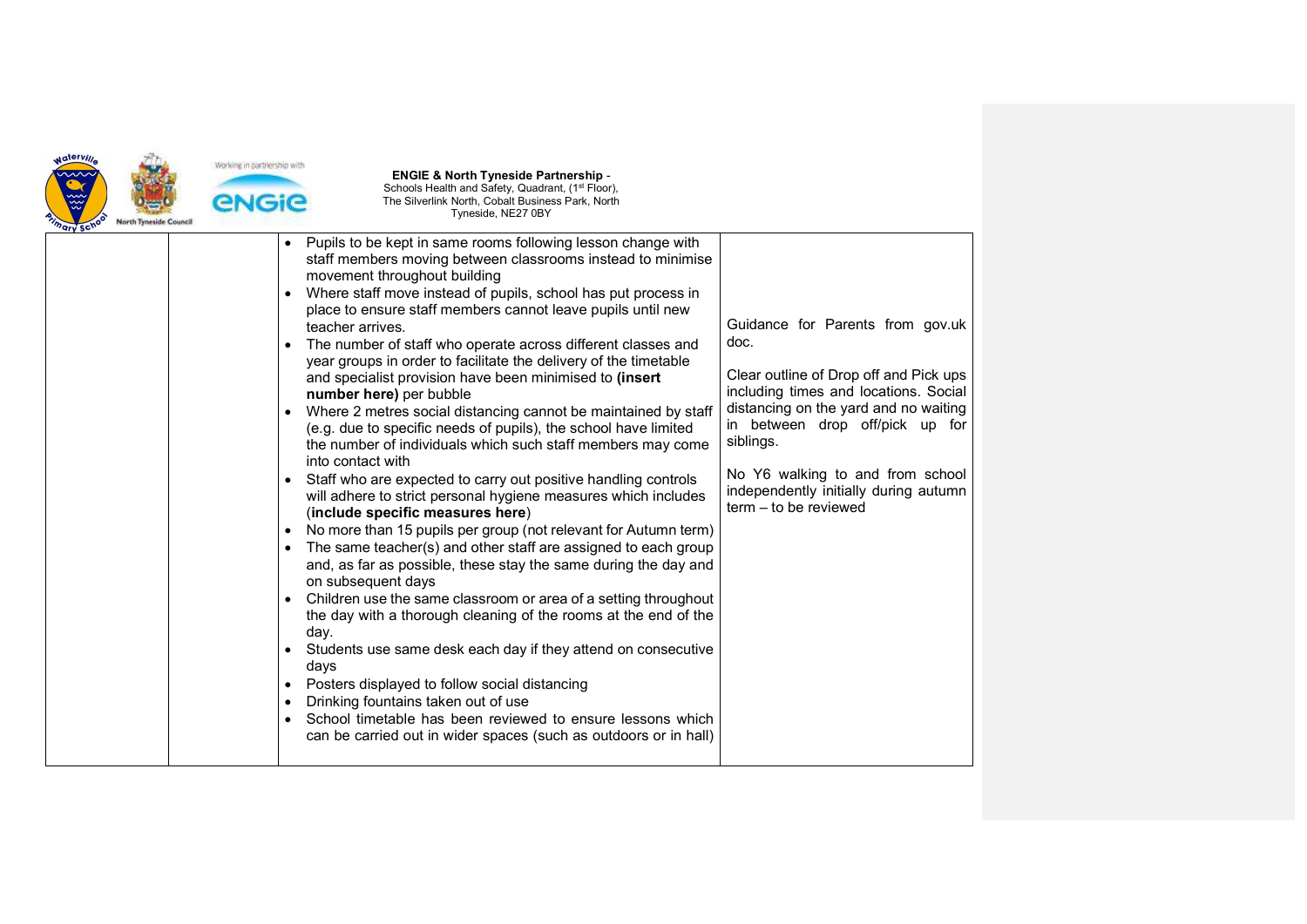

| do so and with a view to ensure movement around the school at        |
|----------------------------------------------------------------------|
| the same time is kept to a minimum                                   |
| Ongoing communications (posters, emails, inductions, briefing,       |
| has been provided to all staff which includes:                       |
| ○ Risks and symptoms of COVID19                                      |
| Advice regarding self-isolation of those showing signs or<br>$\circ$ |
| symptoms until a test has been carried out to confirm                |
| diagnosis                                                            |
| Social distancing measures<br>$\circ$                                |
| Emergency procedures (i.e. first aid, fire)<br>$\Omega$              |
| Effective infection control including hygiene measures<br>$\circ$    |
| Specific or individual risk assessment findings<br>$\circ$           |
| Wellbeing points and any issues<br>$\circ$                           |
| Ongoing communications (posters, emails, inductions, briefing,       |
| has been provided to all parents which includes:                     |
| Risks and symptoms of COVID19<br>$\circ$                             |
| Advice regarding self-isolation of those showing signs or<br>$\circ$ |
| symptoms                                                             |
| Social distancing measures<br>$\circ$                                |
| Modelling of appropriate hand washing and hygiene<br>$\circ$         |
| techniques (including catch it, bin it, kill it)                     |
| Not to enter the school if they are displaying any<br>$\circ$        |
| symptoms of coronavirus                                              |
| If their child needs to be accompanied to school, only               |
| one parent should attend                                             |
| drop off and collection times and the process for doing              |
| so, including protocols for minimising adult to adult                |
| contact (for example, which entrance to use)                         |
|                                                                      |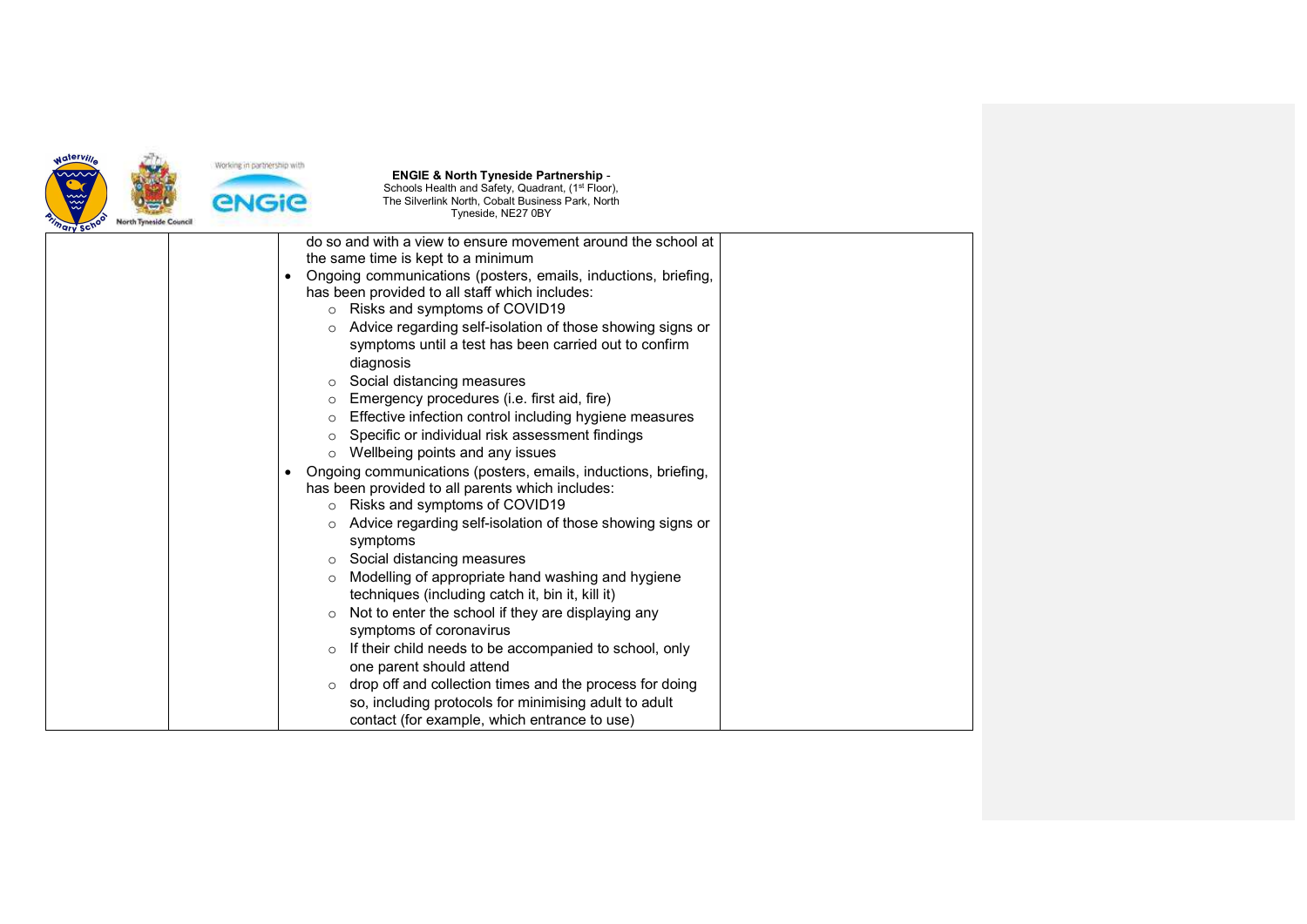

| $\circ$<br>the site (unless they have a pre-arranged appointment,<br>which should be conducted safely)<br>Recommendations on transport to and from education or<br>$\circ$<br>childcare setting (including avoiding peak times).<br>Education resources such as e-bug and PHE schools<br>$\circ$<br>resources<br>Ongoing communications (posters, emails, inductions, briefing,<br>$\bullet$<br>toolbox talks has been provided to all pupils which includes:<br>Risks and symptoms of COVID19<br>$\circ$<br>Advice regarding self-isolation of those showing signs or<br>$\circ$<br>symptoms<br>Social distancing measures<br>$\circ$<br>Emergency procedures (i.e. first aid, fire)<br>Effective infection control including hygiene measures<br>$\circ$<br>including modelling of appropriate hand washing and<br>hygiene techniques (including catch it, bin it, kill it)<br>Recommendations on transport to and from education or<br>$\circ$<br>childcare setting |                                                         |
|------------------------------------------------------------------------------------------------------------------------------------------------------------------------------------------------------------------------------------------------------------------------------------------------------------------------------------------------------------------------------------------------------------------------------------------------------------------------------------------------------------------------------------------------------------------------------------------------------------------------------------------------------------------------------------------------------------------------------------------------------------------------------------------------------------------------------------------------------------------------------------------------------------------------------------------------------------------------|---------------------------------------------------------|
| Education resources such as e-bug and PHE schools resources                                                                                                                                                                                                                                                                                                                                                                                                                                                                                                                                                                                                                                                                                                                                                                                                                                                                                                            |                                                         |
| If anyone becomes unwell with a new, continuous cough, loss of<br>$\bullet$<br>taste or smell or a high temperature in school, they will be sent<br>home and advised to take a test and self-isolate. Where the<br>child, young person or staff member tests negative, they can<br>return to their setting (if they feel well and no longer have<br>symptoms similar to COVID-19) and the fellow household<br>members can end their self-isolation.<br>If they test positive, they can only return to school 10 days<br>following isolation and only if they do not have symptoms other                                                                                                                                                                                                                                                                                                                                                                                | Share this with Staff through staff<br>quidance.        |
|                                                                                                                                                                                                                                                                                                                                                                                                                                                                                                                                                                                                                                                                                                                                                                                                                                                                                                                                                                        | They cannot gather at entrance gates or doors, or enter |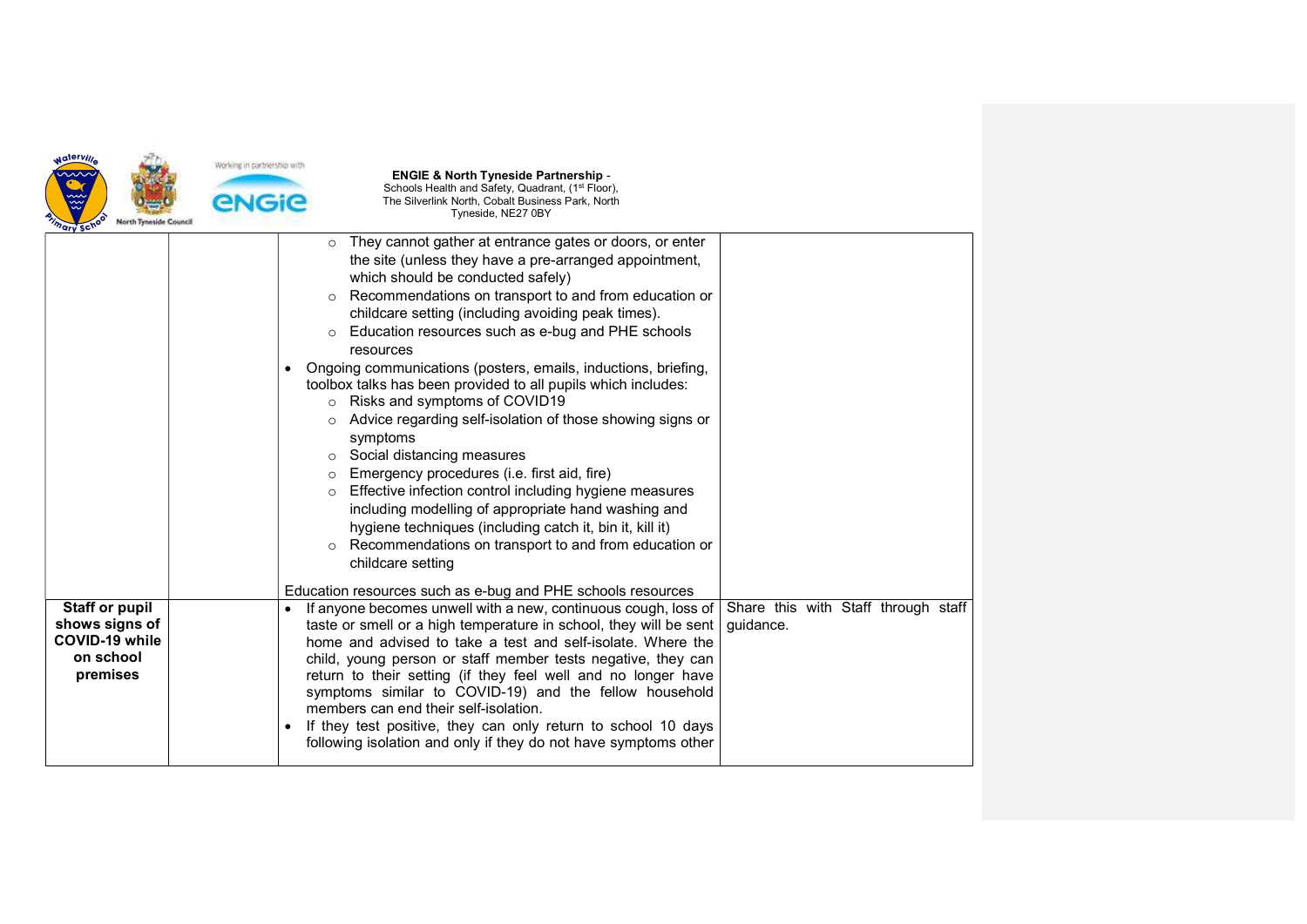

|  | than cough or loss of sense of smell/taste (If they still have a high                                                                |                                        |
|--|--------------------------------------------------------------------------------------------------------------------------------------|----------------------------------------|
|  | temperature, they should keep self-isolating until their                                                                             | Meetings<br>room<br>to<br>be used –    |
|  | temperature returns to normal). Other members of their                                                                               | ventilation: door open, NO through     |
|  | household should continue self-isolating for the full 14 days.                                                                       | room,                                  |
|  | If notified of a pupil or member of staff have been confirmed as                                                                     |                                        |
|  | a COVID-19 case, contact will be made to the local health                                                                            |                                        |
|  | protection team at PHE on 0300 303 8596 option 1 to get further                                                                      |                                        |
|  | support or advice <b>before</b> taking any action in the wider school.                                                               |                                        |
|  | The School will assist the local health protection team by                                                                           | access to the toilet is for the people |
|  | identifying who has been direct close contacts, proximity                                                                            | isolated in this room ONLY.            |
|  | contacts or has been travelling in a small vehicle with the                                                                          |                                        |
|  | infected person                                                                                                                      |                                        |
|  | If a child or staff member is awaiting collection, they will be                                                                      |                                        |
|  | moved, if possible, to a room where they can be isolated behind                                                                      | PPE is available and in situ           |
|  | a closed door, depending on the age of the child and with                                                                            | As with all rooms, Anti Bac spray,     |
|  | appropriate adult supervision if required. Ideally, a window                                                                         | hand wash available.                   |
|  | should be opened for ventilation. If it is not possible to isolate<br>them, they will be moved to an area which is at least 2 metres |                                        |
|  | away from other people.                                                                                                              |                                        |
|  | If they need to go to the bathroom while waiting to be collected,                                                                    |                                        |
|  | they will use a separate bathroom if possible. The bathroom will                                                                     | IF this room has been used for a child |
|  | be cleaned and disinfected using standard cleaning products i.e.                                                                     | or adult showing COVID symptoms it     |
|  | a household detergent followed by disinfectant before being                                                                          | needs to be deep cleaned.              |
|  | used by anyone else.                                                                                                                 |                                        |
|  | PPE will be worn by staff caring for the child while they await                                                                      |                                        |
|  | collection if a distance of 2 metres cannot be maintained (such                                                                      |                                        |
|  | as for a very young child or a child with complex needs). This                                                                       |                                        |
|  | includes disposable gloves, disposable plastic apron, fluid                                                                          |                                        |
|  | resistant surgical facemask (include eye protection if client is                                                                     |                                        |
|  | coughing or sneezing)                                                                                                                |                                        |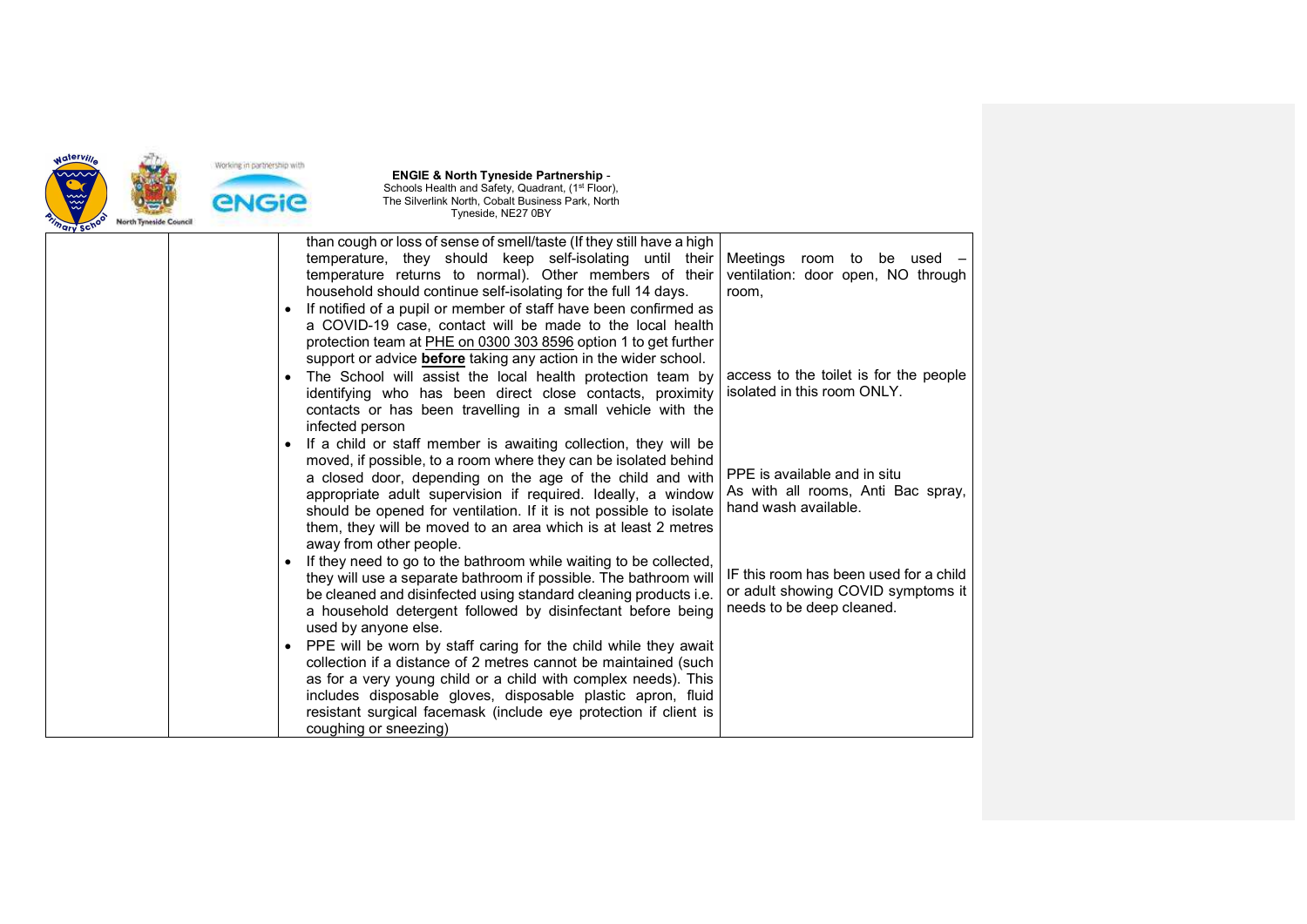

| "ary Sc"                                                                                         |                                                                                                                                                                         |                                                                                                                                                                                                                                                                                                                                                                                                                                                                                                                                                                                                                            |                                                                                                                                                                                                                           |
|--------------------------------------------------------------------------------------------------|-------------------------------------------------------------------------------------------------------------------------------------------------------------------------|----------------------------------------------------------------------------------------------------------------------------------------------------------------------------------------------------------------------------------------------------------------------------------------------------------------------------------------------------------------------------------------------------------------------------------------------------------------------------------------------------------------------------------------------------------------------------------------------------------------------------|---------------------------------------------------------------------------------------------------------------------------------------------------------------------------------------------------------------------------|
|                                                                                                  |                                                                                                                                                                         | In an emergency, call 999 if they are seriously ill or injured or<br>their life is at risk. Do not visit the GP, pharmacy, urgent care<br>centre or a hospital.<br>If a member of staff has helped someone who was unwell with a<br>new, continuous cough or a high temperature, they should wash<br>their hands thoroughly for 20 seconds and clean the affected<br>area with normal a household detergent followed by a<br>disinfectant                                                                                                                                                                                  |                                                                                                                                                                                                                           |
| <b>Mental health</b><br>and wellbeing                                                            | All staff<br>and $\vert \bullet \vert$<br>pupils due to<br>demands.<br>control<br>(or $a \mid a$<br>lack<br>of),<br>support,<br>relationships,<br>role<br>and<br>change | The Governing board and senior leaders are working with staff<br>to implement flexible working practices in a way that promotes<br>good work-life balance and supports teachers and leaders.<br>Workload is carefully managed with staff who are having to stay<br>at home due to health conditions are supporting remote<br>education, while others focus on face-to-face provision.<br>Where resource and curriculum planning needs aren't able to be<br>met, consideration will be given to ways of utilising extra<br>resources<br>School wellbeing policy arrangements include SAS Service,<br>Wellbeing groups, etc. | Timetable<br>incorporates<br>home<br>learning for fairness element. No staff<br>currently shielding self or other<br>currently required back in school.                                                                   |
| <b>Visitors to</b><br>premises:<br><b>Including</b><br>Contractors,<br>parents and<br>deliveries | Employees,<br>pupils,<br>contractors,<br>visitors.<br>Contracting<br>Coronavirus                                                                                        | School will implement a system for recording visitors onto<br>premises including direct contact numbers to assist with track<br>and trace program<br>Visitor access is restricted to essential visits only.<br>Where visits are essential school will look at alternative methods<br>of working including:<br>Elimination of the need for the visit (Use of technology to<br>$\circ$<br>carry out appointments)<br>Reduce the number of employees the visitor could<br>$\circ$<br>potentially encounter (Out of hours working, school<br>holidays, evenings weekends).<br>Reduce the amount of time within our premises    | Counsellors, CAMHS and any other<br>visitors need to work remotely.<br>Essential visitors will need to follow<br>strict infection control guidelines and<br>ensure they can carry out tasks whilst<br>socially distancing |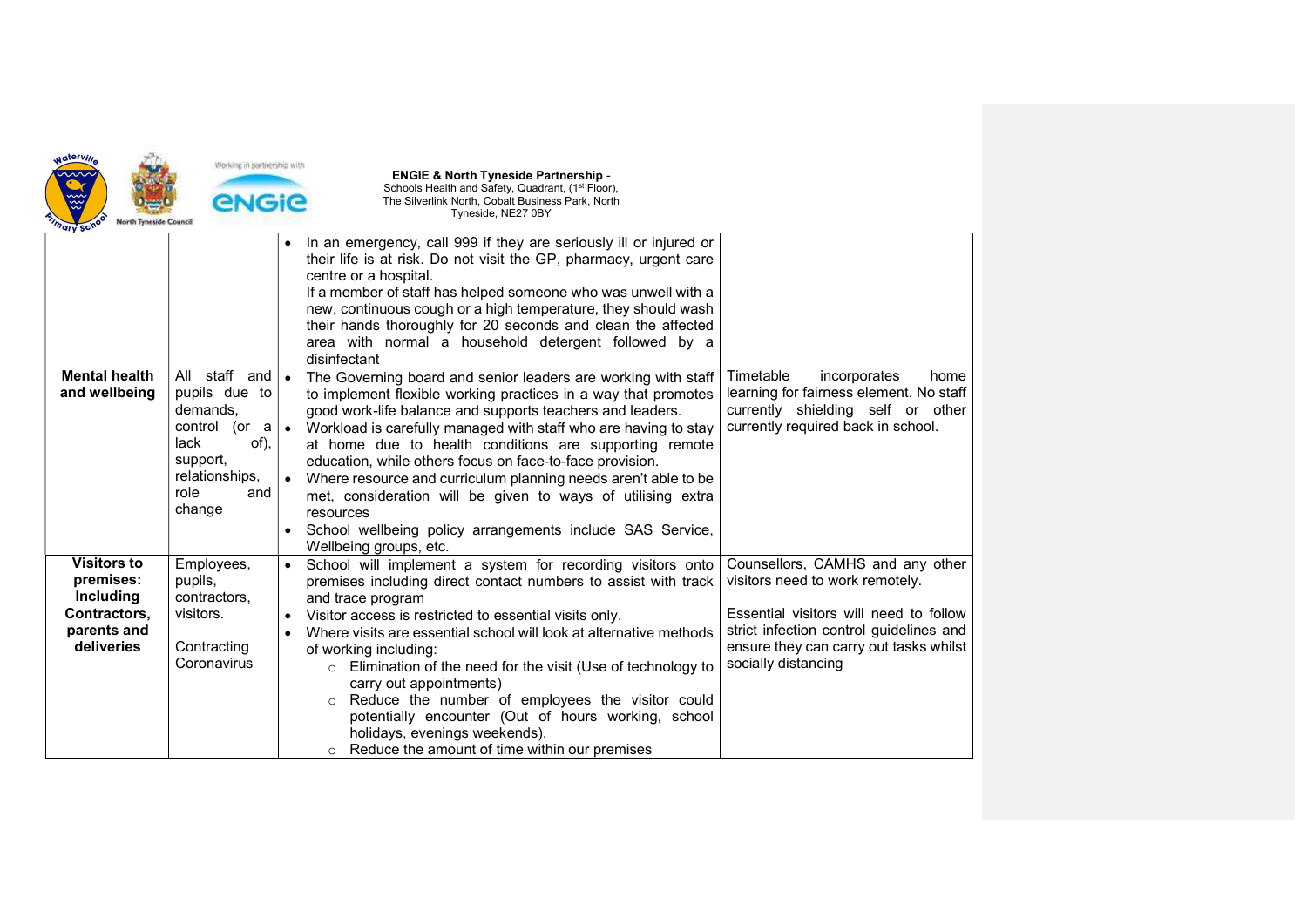

|                                                                                                                                   |                                                                                  | Limit the numbers of visitors (Appointment system,<br>$\circ$<br>Access controls)<br>Communication in the will be provided to parents, visitors or<br>suppliers:<br>$\circ$ Not to enter the education or childcare setting if they or<br>any of their family are displaying any symptoms of<br>coronavirus<br>Visitors must wash/sanitise their hands upon entering<br>$\circ$<br>our premises.<br>Reminding them of social distancing measures in place<br>$\circ$<br>Plans for opening for example, cleaning, catering, food<br>$\circ$<br>supplies, hygiene suppliers<br>communicating revised travel plans where appropriate<br>$\circ$<br>(for instance, to agree pick-up and drop-off times)<br>Physical barriers (door at main Reception) at entrance to<br>prevent access of visitors until measures above have been<br>clarified<br>Consider barriers 2 metres from receptions or floor markings<br>that visitors should not cross when speaking to staff.<br>Waiting room furniture has been rearranged to ensure social<br>$\bullet$ | Regular letters and emails to parents,<br>staff and governors.<br>Hand Gel at all entrances to school.<br>Visitor<br>quidance<br>leaflet<br>to<br>be<br>displayed in foyer<br>REMOVE chairs from office area.<br>Screen off work areas as appropriate,<br>staff to speak to visitors behind the<br>glass screen, screen not to be opened<br>unless absolutely necessary<br>Drop off and collection area on yard<br>and at front of school - Clear signage<br>and markers for parents to be able to<br>socially distance. |
|-----------------------------------------------------------------------------------------------------------------------------------|----------------------------------------------------------------------------------|--------------------------------------------------------------------------------------------------------------------------------------------------------------------------------------------------------------------------------------------------------------------------------------------------------------------------------------------------------------------------------------------------------------------------------------------------------------------------------------------------------------------------------------------------------------------------------------------------------------------------------------------------------------------------------------------------------------------------------------------------------------------------------------------------------------------------------------------------------------------------------------------------------------------------------------------------------------------------------------------------------------------------------------------------|--------------------------------------------------------------------------------------------------------------------------------------------------------------------------------------------------------------------------------------------------------------------------------------------------------------------------------------------------------------------------------------------------------------------------------------------------------------------------------------------------------------------------|
|                                                                                                                                   |                                                                                  | distancing.<br>Decide on a location as a set drop-off point agreed in advance.                                                                                                                                                                                                                                                                                                                                                                                                                                                                                                                                                                                                                                                                                                                                                                                                                                                                                                                                                                   |                                                                                                                                                                                                                                                                                                                                                                                                                                                                                                                          |
| <b>Adults or</b><br><b>Children with</b><br>(or living with)<br>additional or<br>complex needs<br>including those<br>with EHCP's, | Employees,<br>pupils,<br>contractors,<br>visitors.<br>Contracting<br>Coronavirus | The school will keep up to date and follow government<br>$\bullet$<br>guidelines relating to individual risk factors (including those who<br>are clinically vulnerable and clinically extremely vulnerable) and<br>local measures if higher rates are in place.<br>Clinically vulnerable colleagues and Clinically extremely<br>vulnerable colleagues should work from home in their own role<br>or another role if their own role is not practicable, wherever                                                                                                                                                                                                                                                                                                                                                                                                                                                                                                                                                                                  | Staff<br>have been contacted and<br>ongoing dialogue will be maintained<br>At this point we are not expecting<br>these staff members to return.                                                                                                                                                                                                                                                                                                                                                                          |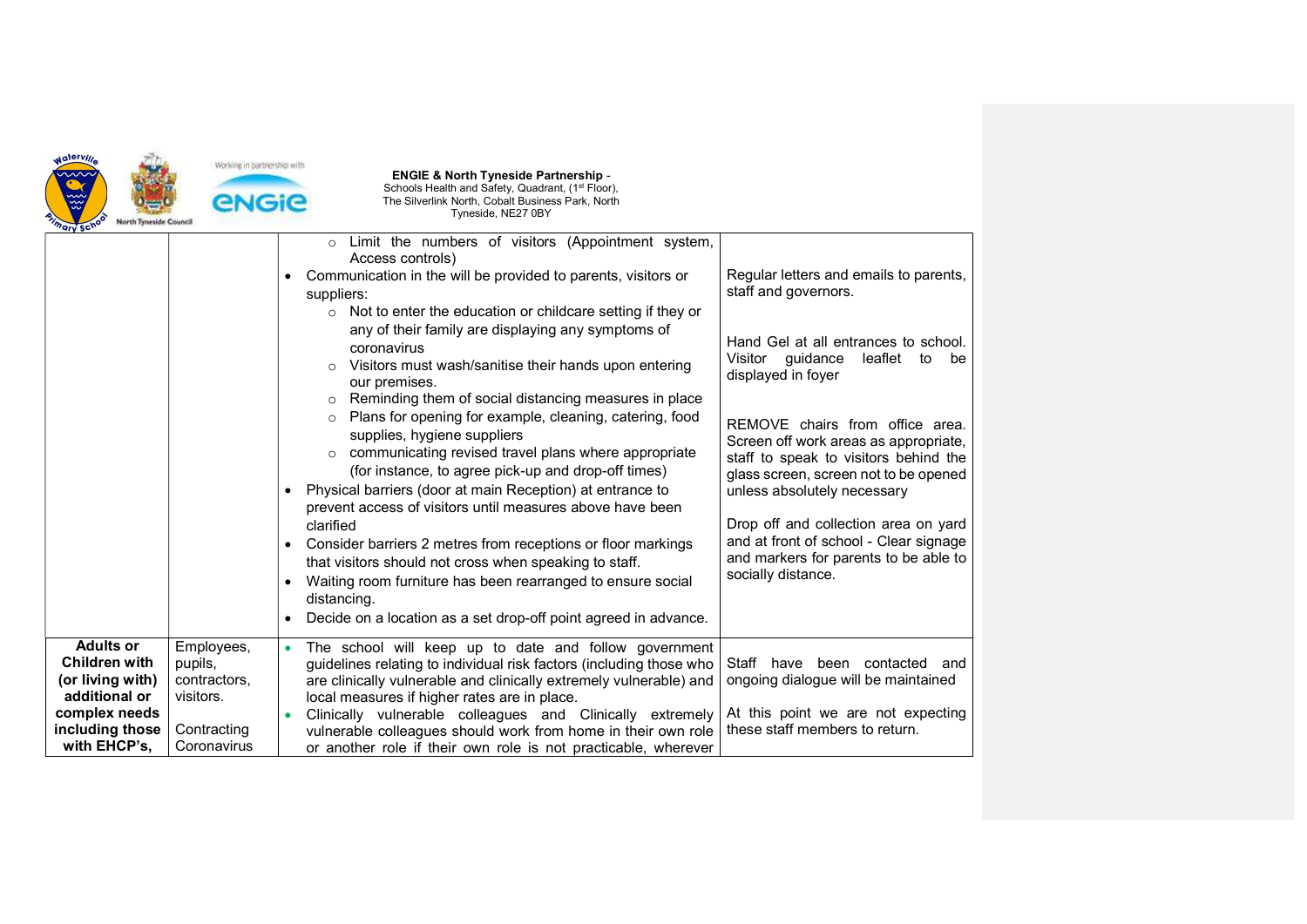

|  | possible. If this cannot be facilitated the safest available on-site | Cleaning staff members happy to        |
|--|----------------------------------------------------------------------|----------------------------------------|
|  | roles should be considered to enable them to stay 2m away from       | return in role that has no contact     |
|  | others. If they have to spend time within 2m of others, it must be   | closer than 2m with any adult or child |
|  | carefully assessed whether this involves an acceptable level of      | in school.                             |
|  | risk.                                                                |                                        |
|  | An individual risk assessment will be completed when an<br>$\bullet$ | Regular PPE to be worn for any First   |
|  | individual is either returning to the workplace in either their      | Aid measure, or toileting issue -      |
|  | existing role, an amended version of their existing role or an       | additional PPE can be worn and is      |
|  | alternative role and the potential level of risks to that individual | available                              |
|  | are different or where there are additional hazards not covered      |                                        |
|  | in the existing risk assessments. Employees who may require a        | No unnecessary travelling around       |
|  | COVID-19 individual risk assessment include the following:           | school. Social stories being prepared  |
|  | Clinically Vulnerable employees                                      | for any SEN returnees (EHCP's can      |
|  | Clinically Extremely Vulnerable Individuals<br>$\circ$               | only return if individual RA allows)   |
|  | Employees with other risk factors (see below)<br>$\circ$             |                                        |
|  | Black, Asian, Minority Ethnic (BAME) individuals                     | PPE available in isolation room        |
|  | Age                                                                  |                                        |
|  | Male                                                                 |                                        |
|  | Mental Health condition or disability                                |                                        |
|  | Other underlying health condition or disability                      |                                        |
|  | Staff performing Aerosol Generating Procedure's (AGP's) will         |                                        |
|  | follow PHE's personal protective equipment (PPE) guidance on         |                                        |
|  | aerosol generating procedures, and wear the correct PPE, which       |                                        |
|  | is:                                                                  |                                        |
|  | o a FFP2/3 respirator which has been appropriately fit               |                                        |
|  | tested for each individual who is required to wear one               |                                        |
|  | gloves<br>$\circ$                                                    |                                        |
|  | a long-sleeved fluid repellent gown                                  |                                        |
|  | $\circ$ eye protection                                               |                                        |
|  | Children and young people will be taken from the classroom or        |                                        |
|  | shared area for any AGP to be carried out in a designated room       |                                        |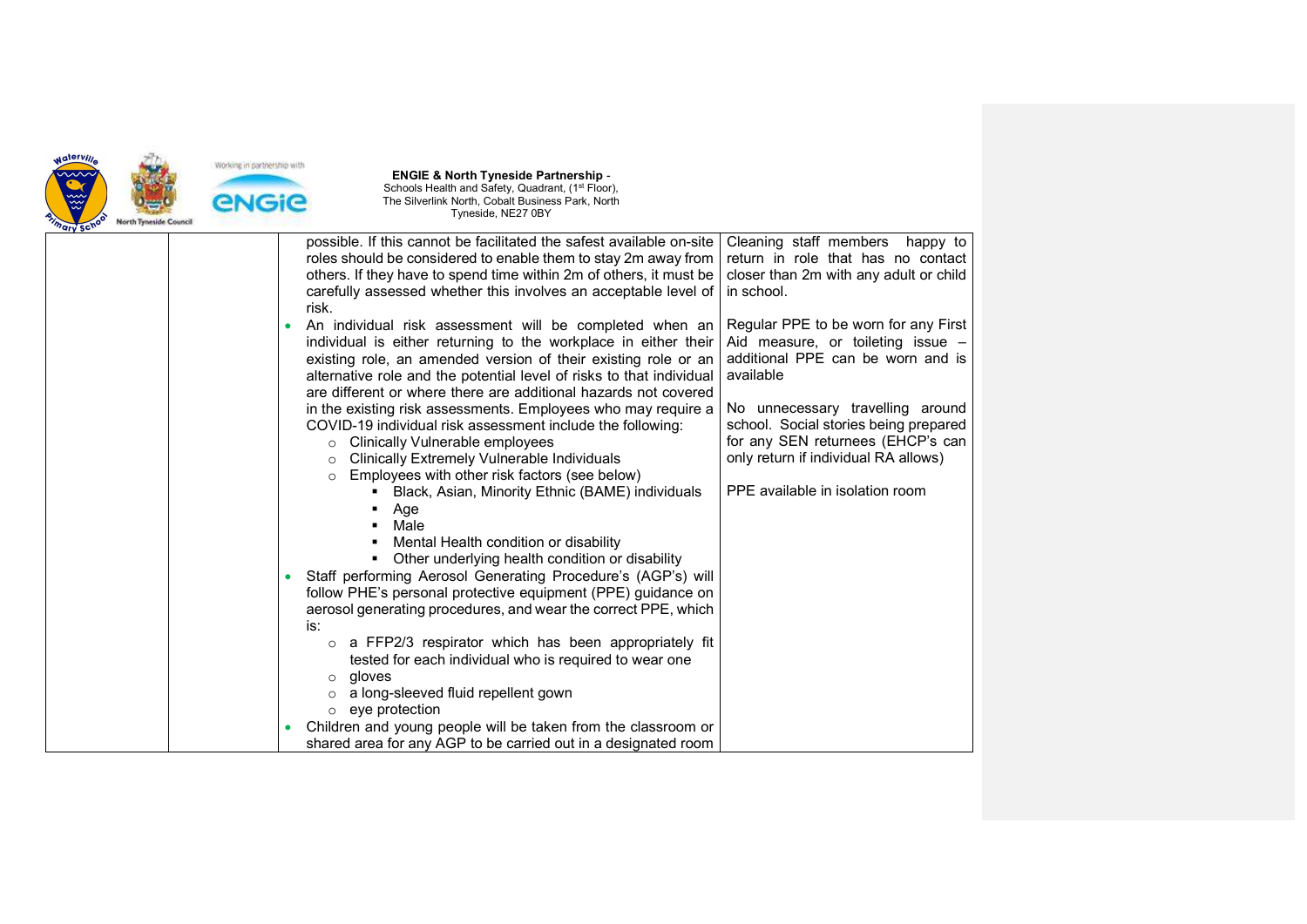

| ury sui |                                                                                                                                                                                                                                                                                                                                                                                                                                                                                                                                                                                                                                                                                                                                                                                                                                                                                                                                                                                                                                                                                                                                       |  |
|---------|---------------------------------------------------------------------------------------------------------------------------------------------------------------------------------------------------------------------------------------------------------------------------------------------------------------------------------------------------------------------------------------------------------------------------------------------------------------------------------------------------------------------------------------------------------------------------------------------------------------------------------------------------------------------------------------------------------------------------------------------------------------------------------------------------------------------------------------------------------------------------------------------------------------------------------------------------------------------------------------------------------------------------------------------------------------------------------------------------------------------------------------|--|
|         | with the doors closed and any windows open. If this is not<br>possible an individual risk assessment will be carried out. In all<br>instances, efforts will be made to:<br>o Ensure that only staff who are needed to undertake the<br>procedure are present and that no other children or young<br>people are in the room<br>Minimise clutter to make the process of cleaning the room<br>as straightforward as possible<br>Clean all surfaces and ventilate the room following a<br>$\circ$<br>procedure and before anyone not wearing PPE enters.<br>Clearance of infectious particles after an AGP is<br>dependent on the ventilation and air change within the<br>room. For a room without ventilation, this may take an<br>hour<br>Pupils who have previously been required to shield and remain<br>under the care of a specialist health professional will have their<br>individual health care plan reviewed with their health<br>professional before returning to school<br>Pregnant women are in the 'clinically vulnerable' category and<br>$\bullet$<br>will have an individual risk assessment completed which will also |  |
|         | follow the relevant guidance available for clinically-vulnerable<br>people.<br>If staff, parents or pupils with particular characteristics or<br>significant risk factors are concerned, the school will discuss<br>their concerns, explain the measures that are in place to reduce<br>risks and ascertain whether anything additional can be done to                                                                                                                                                                                                                                                                                                                                                                                                                                                                                                                                                                                                                                                                                                                                                                                |  |
|         | support areas of apprehension<br>Activities which could increase the likelihood of coming into<br>contact with another person's bodily fluids are individually risk<br>assessed to see if the contact can be eliminated, reduced.<br>isolated.                                                                                                                                                                                                                                                                                                                                                                                                                                                                                                                                                                                                                                                                                                                                                                                                                                                                                        |  |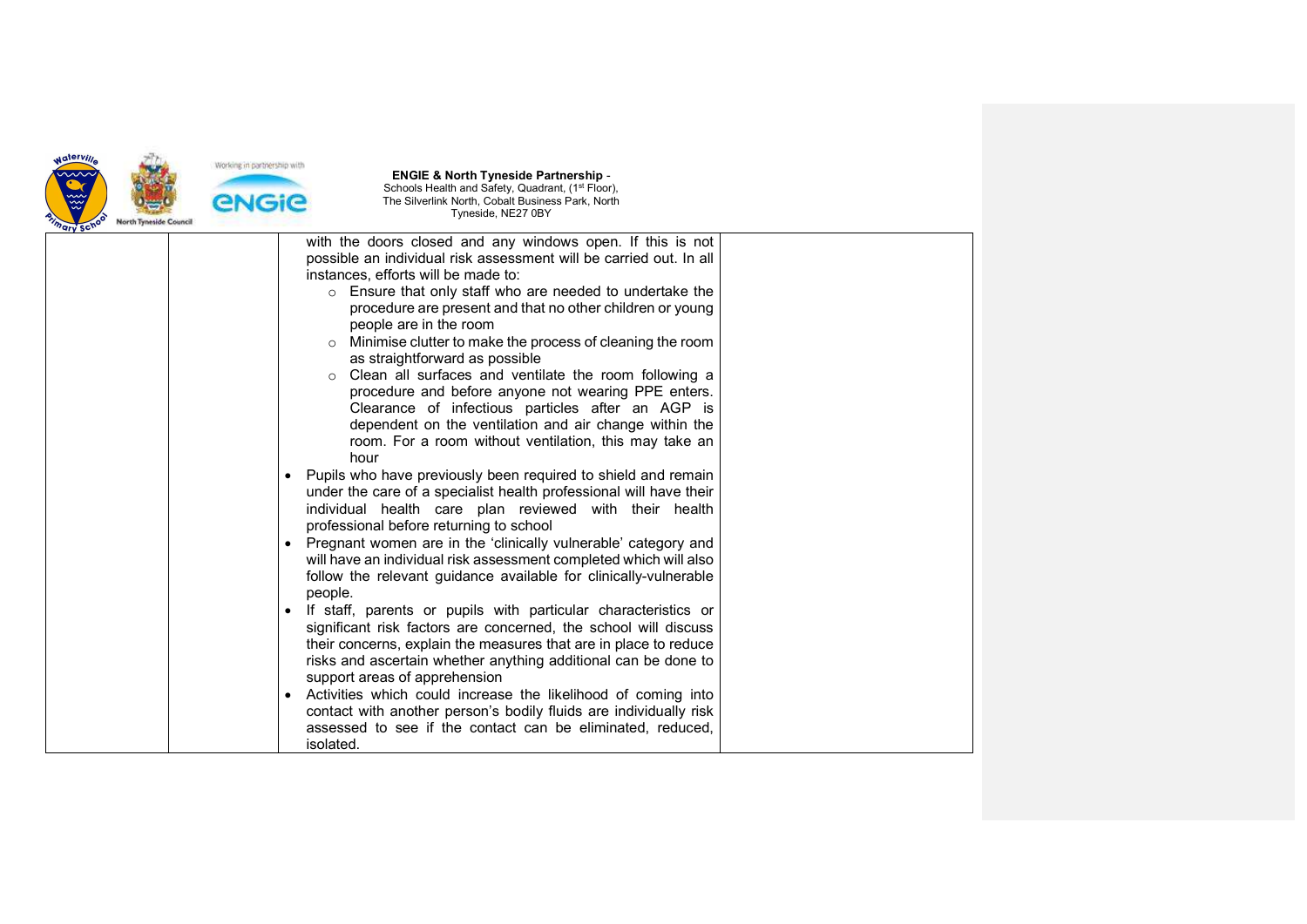

| "ary sch |                                                                                                                                                                                                                                                                                                                                                                                                                                                                                                                                                                                                                                                                                                                                                                                                                                                                                                                                                                                                                                                                                                                                                                                                                                                                                                                                                                                                                                                                                                                                                                                                                                                                                                                                |                                              |
|----------|--------------------------------------------------------------------------------------------------------------------------------------------------------------------------------------------------------------------------------------------------------------------------------------------------------------------------------------------------------------------------------------------------------------------------------------------------------------------------------------------------------------------------------------------------------------------------------------------------------------------------------------------------------------------------------------------------------------------------------------------------------------------------------------------------------------------------------------------------------------------------------------------------------------------------------------------------------------------------------------------------------------------------------------------------------------------------------------------------------------------------------------------------------------------------------------------------------------------------------------------------------------------------------------------------------------------------------------------------------------------------------------------------------------------------------------------------------------------------------------------------------------------------------------------------------------------------------------------------------------------------------------------------------------------------------------------------------------------------------|----------------------------------------------|
|          | The needs of children will be considered to ensure they get the<br>right level of support to follow measures associated with COVID-<br>19 transmission (for example, routes round school marked in<br>braille or with other meaningful symbols, and social stories to<br>support them in understanding how to follow rules)<br>Suitable PPE should be worn where a child becomes unwell with<br>symptoms of coronavirus while at school and needs direct<br>personal care until they can return home. A face mask will be<br>worn by the supervising adult if a distance of 2 metres cannot be<br>maintained. If contact with the child is necessary, then gloves,<br>an apron and a face mask should be worn by the supervising<br>adult. If a risk assessment determines that there is a risk of<br>splashing to the eyes, for example from coughing, spitting, or<br>vomiting, then eye protection should also be worn<br>A risk assessment will be carried out (or reviewed) for children<br>$\bullet$<br>who have an education health and care (EHC) plan to ensure<br>that their needs can be safely met in the educational<br>environment. Parents and young people (if they are over the age<br>of 16) will be contacted and involved within the planning or<br>review of care plans/risk assessments<br>School will carry out a risk assessment (or review current one),<br>if it is deemed that a child may not be able to follow instructions,<br>to determine what mitigations need to be put in place and<br>whether, in rare circumstances, they should stay at home.<br>For children who require it, staff will use simple language to<br>$\bullet$<br>explain safety measures, and reiterate and reinforce key | <b>Commented [SB1]:</b> Can this be deleted? |
|          | messages. This will include safe routines for access to toilets,<br>hand-cleaning and break and lunch times should be put in place.<br>Additional support for pupils to clean their hands regularly,<br>$\bullet$<br>including when they arrive at the setting, when they return from<br>breaks, when they change rooms and before and after eating.                                                                                                                                                                                                                                                                                                                                                                                                                                                                                                                                                                                                                                                                                                                                                                                                                                                                                                                                                                                                                                                                                                                                                                                                                                                                                                                                                                           |                                              |
|          |                                                                                                                                                                                                                                                                                                                                                                                                                                                                                                                                                                                                                                                                                                                                                                                                                                                                                                                                                                                                                                                                                                                                                                                                                                                                                                                                                                                                                                                                                                                                                                                                                                                                                                                                |                                              |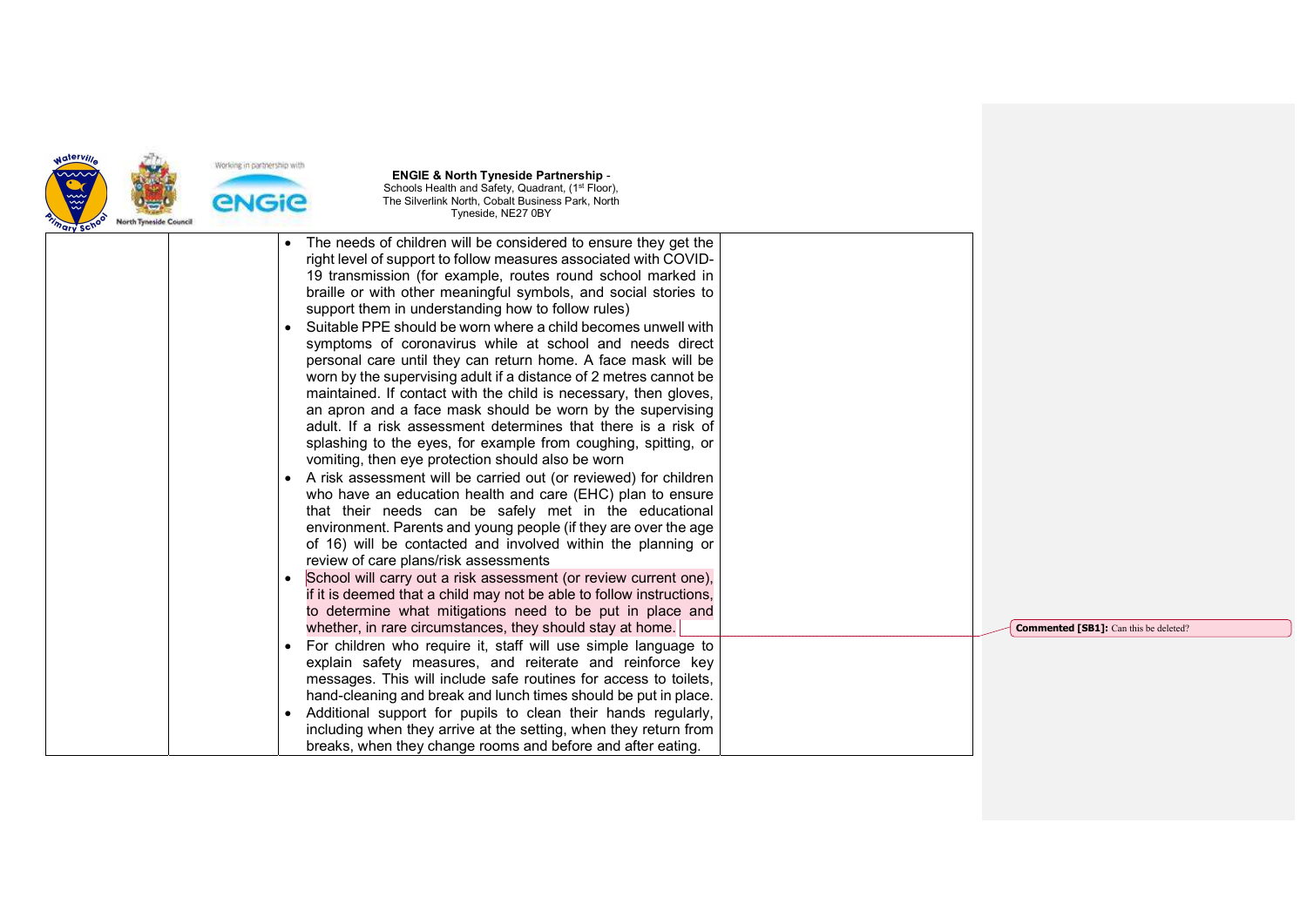

| "ary so"                              |                                                                                  |                                                                                                                                                                                                                                                                                                                                                                                                                                                                                                                                                                                                                                                                                                                                                                                                                                                                                                                                                                                                                                                                                                                                                                                          |                                                                                                                                                                                                                                                                                                                                                                                                    |
|---------------------------------------|----------------------------------------------------------------------------------|------------------------------------------------------------------------------------------------------------------------------------------------------------------------------------------------------------------------------------------------------------------------------------------------------------------------------------------------------------------------------------------------------------------------------------------------------------------------------------------------------------------------------------------------------------------------------------------------------------------------------------------------------------------------------------------------------------------------------------------------------------------------------------------------------------------------------------------------------------------------------------------------------------------------------------------------------------------------------------------------------------------------------------------------------------------------------------------------------------------------------------------------------------------------------------------|----------------------------------------------------------------------------------------------------------------------------------------------------------------------------------------------------------------------------------------------------------------------------------------------------------------------------------------------------------------------------------------------------|
|                                       |                                                                                  | Staff working with children and young people who spit<br>$\bullet$<br>uncontrollably provided with more opportunities to wash their<br>hands than other staff<br>Pupils who use saliva as a sensory stimulant or who struggle<br>$\bullet$<br>with 'catch it, bin it, kill it' provided with more opportunities to<br>wash their hands than children and young people who do not.<br>School has made an assessment of the cleanability of<br>$\bullet$<br>equipment used in the delivery of therapies (for example.<br>physiotherapy equipment, sensory equipment), to determine<br>whether this equipment can withstand cleaning and disinfection<br>between each use (and how easy or practical it would be to do<br>so) before it is put back into general use. Where cleaning or<br>disinfection is not possible or practical, resources are restricted<br>to one user, or be left unused for a period of 48 hours (72 hours<br>for plastics) between use by different individuals.<br>The school has reviewed competencies of staff to ensure there is<br>sufficient numbers of individuals<br>trained to<br>carry<br>out<br>support/interventions to cover absences/self-isolation |                                                                                                                                                                                                                                                                                                                                                                                                    |
| <b>Emergency</b><br><b>Procedures</b> | Employees,<br>pupils,<br>contractors,<br>visitors.<br>Contracting<br>Coronavirus | School will ensure key posts are present within school at all<br>times, this includes<br><b>First Aiders</b><br>$\Omega$<br>Safeguarding Lead<br>$\circ$<br><b>Fire Wardens</b><br>$\circ$<br><b>SLT</b><br>$\bigcap$<br>$\circ$ Facilities / premises management / caretakers<br>Emergency procedures have been reviewed to ensure that<br>$\bullet$<br>arrangements remain valid for Fire Safety including the numbers<br>and locations of trained fire wardens and the validity of Personal<br>Emergency Evacuation Plans considering social distancing<br>measure where possible.                                                                                                                                                                                                                                                                                                                                                                                                                                                                                                                                                                                                    | Need to ensure staff know fire drill<br>procedures.<br>At end of playtime whistle blown to<br>freeze and from there pupils walk<br>into classroom once instructed<br>Whilst social distancing is important,<br>in the case of fire drills, effective<br>evacuation is the key - assembly<br>points will be reinforced to all staff.<br>Social distancing to be enforced<br>once at assembly points |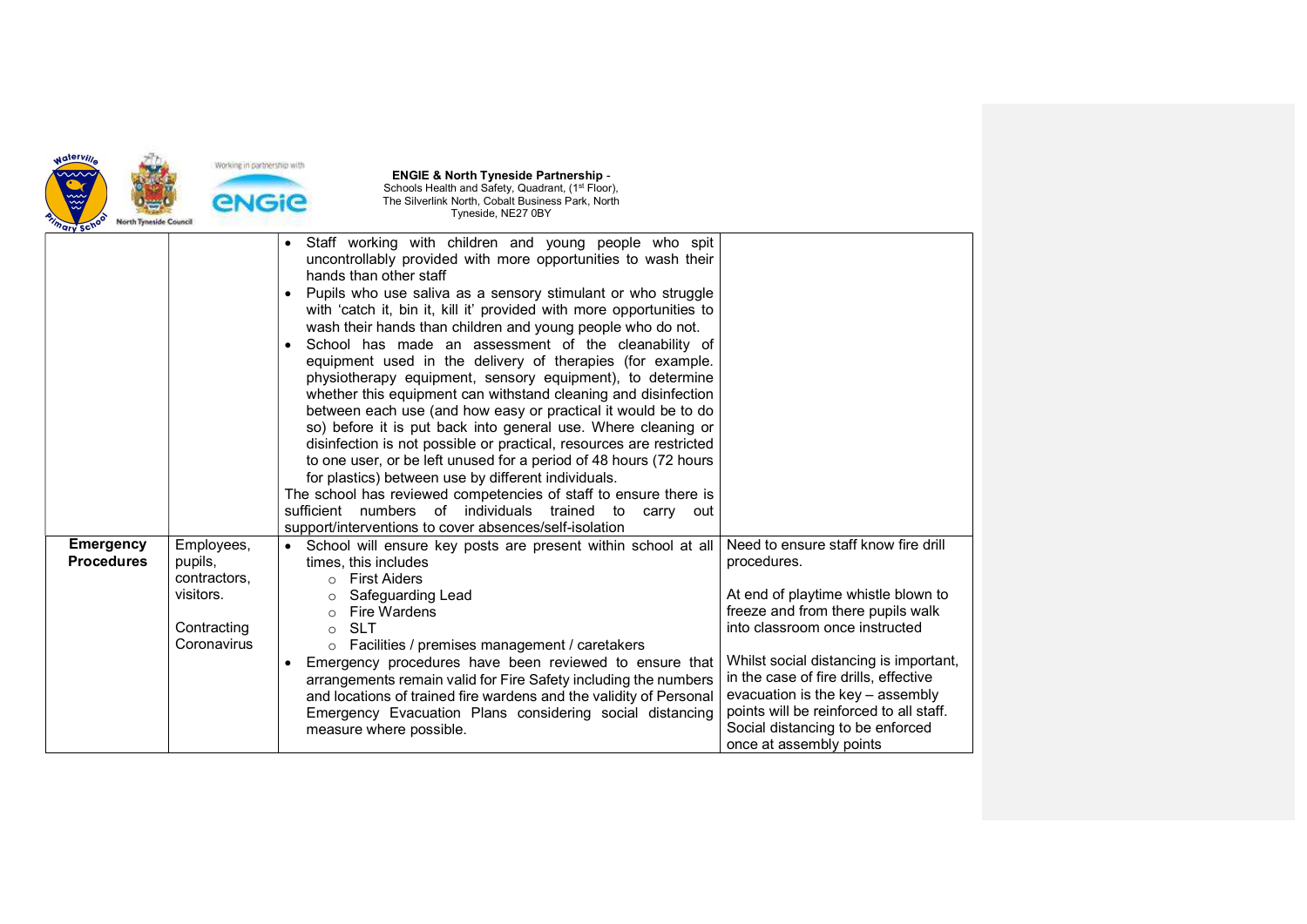

| $\bullet$<br>$\bullet$<br>$\bullet$<br>$\bullet$                                 | if staffing levels fall to levels where safety cannot be assured<br>Everyone will maintain 2 metre separation as far as possible<br>during evacuation and at assembly points.<br>Regular practice drills to ensure pupils have awareness of<br>actions to take including one within the first week back<br>If there is a reduced occupancy period the school will:<br>o carry out weekly checks of alarms systems, call points<br>and emergency lighting<br>o carry out regular hazard spotting to identify escape route<br>obstructions<br>o check that all fire doors are operational<br>Social distancing enforced where possible at assembly points.<br>Current first aid provision has been reviewed to ensure enough<br>first aiders including Paediatric First Aid<br>First aid kits have been reviewed to ensure surgical masks, face<br>shield, disposable gloves and hand sanitiser (at least 60%<br>alcohol) are available<br>First Aiders for the school will follow identified disposal<br>methods including double bagged, stored for 72 hours and then | First Aiders in place and present in<br>school each day<br>First Aid kits need to be in each<br>classroom being used by children                                                                                                                   |
|----------------------------------------------------------------------------------|-----------------------------------------------------------------------------------------------------------------------------------------------------------------------------------------------------------------------------------------------------------------------------------------------------------------------------------------------------------------------------------------------------------------------------------------------------------------------------------------------------------------------------------------------------------------------------------------------------------------------------------------------------------------------------------------------------------------------------------------------------------------------------------------------------------------------------------------------------------------------------------------------------------------------------------------------------------------------------------------------------------------------------------------------------------------------|----------------------------------------------------------------------------------------------------------------------------------------------------------------------------------------------------------------------------------------------------|
|                                                                                  |                                                                                                                                                                                                                                                                                                                                                                                                                                                                                                                                                                                                                                                                                                                                                                                                                                                                                                                                                                                                                                                                       |                                                                                                                                                                                                                                                    |
| Employees,<br>pupils,<br>contractors,<br>visitors.<br>Contracting<br>Coronavirus | School will follow the COVID-19: cleaning of non-healthcare<br>settings guidance<br>School will ensure that sufficient handwashing facilities are<br>available. Where a sink is not nearby, provide hand sanitiser (at<br>least 60% alcohol) in classrooms, access/egress points and<br>other learning environments<br>School will provide skin care systems to prevent skin issues such<br>as dermatitis                                                                                                                                                                                                                                                                                                                                                                                                                                                                                                                                                                                                                                                             | All sink areas need to be clear and<br>have a clear route to them. Sinks<br>should have hand sanitisers, liquid<br>soap and paper towels. NO DRYERS<br>Possible table outside Reception and<br>link corridor toilets with paper towels<br>and bin. |
|                                                                                  |                                                                                                                                                                                                                                                                                                                                                                                                                                                                                                                                                                                                                                                                                                                                                                                                                                                                                                                                                                                                                                                                       | Procedure in place to close the school or nursery at short notice<br>disposed of<br><b>Effective infection protection and control</b>                                                                                                              |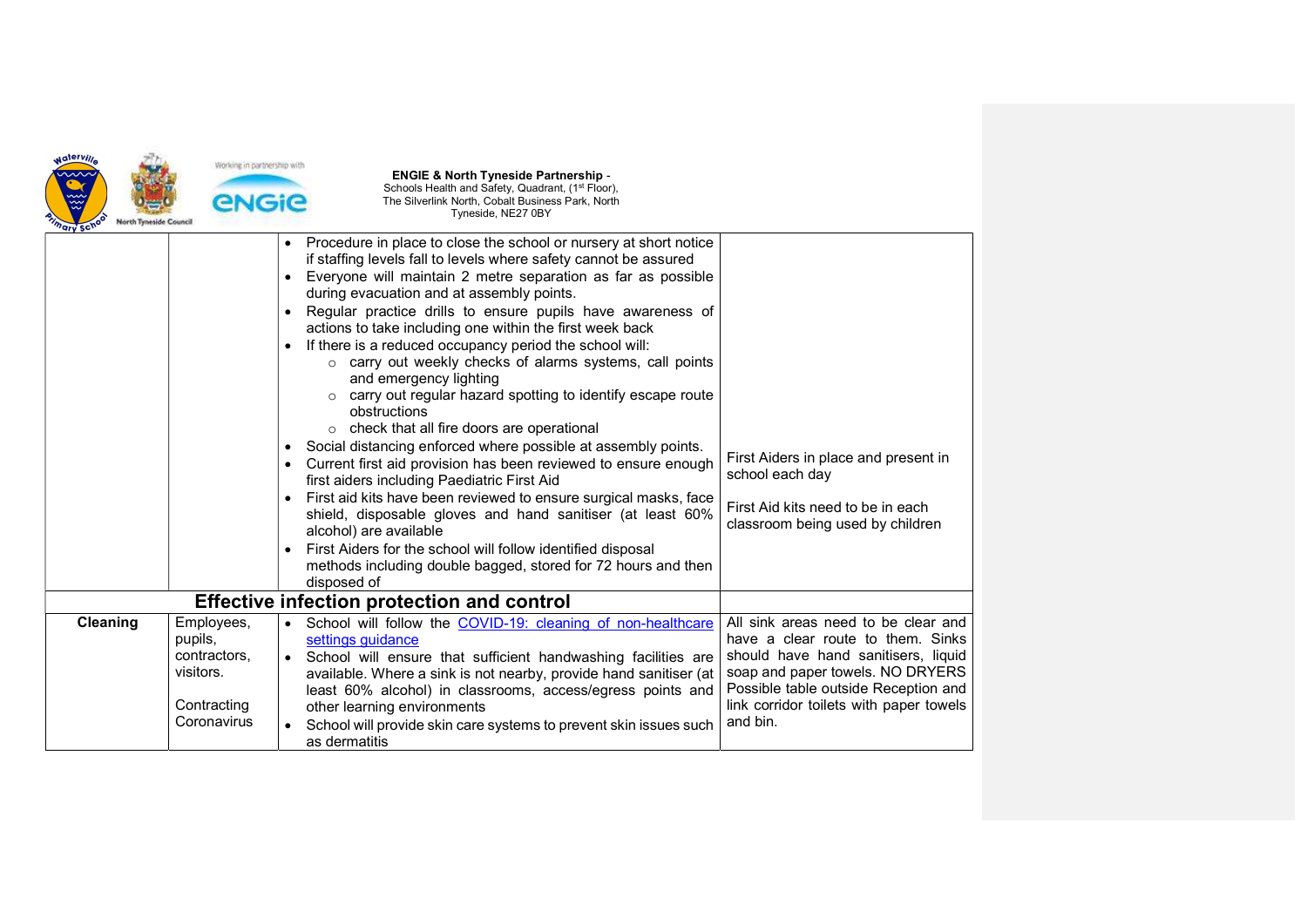

| Parents will provide preventative<br>Surfaces that children are touching, such as toys, books, desks,<br>alternative<br>and<br>hand<br>chairs, doors, sinks, toilets, light switches, bannisters, will be<br>creams<br>sanitisers if needed.<br>cleaned more regularly than normal<br>Cleaner in situ across the day<br>Pedal operated lidded bins available for the disposal of tissues<br>$\bullet$<br>implementing more regular cleaning<br>and contaminated waste - double bagged, stored for 72 hours<br>regime. Pupils to use own individual<br>and then disposed of.<br>resources.<br>Adequate supplies of disposable tissues, surface wipes,<br>Pedal bins being purchased for<br>sanitiser (at least 60% alcohol) and suitable pedal bins in all<br>double bagging<br>teaching rooms<br>Wednesday is deep clean day for the<br>All adults and children will:<br>classrooms<br>$\circ$ frequently wash their hands with soap and water for 20<br>seconds and dry thoroughly. Review the guidance on<br>hand cleaning<br>clean their hands on arrival at the setting, before and after<br>eating, and after sneezing or coughing<br>$\circ$ be encouraged not to touch their mouth, eyes and nose<br>o asked to use a tissue or elbow to cough or sneeze and<br>use bins for tissue waste ('catch it, bin it, kill it')<br>School will ensure that help is available for children who may not<br>understand why; or have trouble cleaning their hands<br>independently. Practise through observation, games, songs and<br>repetition will be encouraged<br>Bins for tissues are emptied throughout the day<br>where possible, all spaces should be well ventilated using<br>natural ventilation (opening windows) or ventilation units<br>ALL doors and windows need to be<br>If using alcohol-based hand sanitiser (at least 60% alcohol<br>٠<br>open to improve ventilation but in line<br>ensure your hands have fully dried off prior to contact with any<br>with Fire Safety Regs.<br>potential sources of ignition, included static electricity created by<br>touching metal objects.<br>Thorough cleans where someone has been diagnosed with<br>Covid-19 and have been in the premises within 72 hours. |  |  |  |
|------------------------------------------------------------------------------------------------------------------------------------------------------------------------------------------------------------------------------------------------------------------------------------------------------------------------------------------------------------------------------------------------------------------------------------------------------------------------------------------------------------------------------------------------------------------------------------------------------------------------------------------------------------------------------------------------------------------------------------------------------------------------------------------------------------------------------------------------------------------------------------------------------------------------------------------------------------------------------------------------------------------------------------------------------------------------------------------------------------------------------------------------------------------------------------------------------------------------------------------------------------------------------------------------------------------------------------------------------------------------------------------------------------------------------------------------------------------------------------------------------------------------------------------------------------------------------------------------------------------------------------------------------------------------------------------------------------------------------------------------------------------------------------------------------------------------------------------------------------------------------------------------------------------------------------------------------------------------------------------------------------------------------------------------------------------------------------------------------------------------------------------------------------------------------------------------------------------------|--|--|--|
|                                                                                                                                                                                                                                                                                                                                                                                                                                                                                                                                                                                                                                                                                                                                                                                                                                                                                                                                                                                                                                                                                                                                                                                                                                                                                                                                                                                                                                                                                                                                                                                                                                                                                                                                                                                                                                                                                                                                                                                                                                                                                                                                                                                                                        |  |  |  |
|                                                                                                                                                                                                                                                                                                                                                                                                                                                                                                                                                                                                                                                                                                                                                                                                                                                                                                                                                                                                                                                                                                                                                                                                                                                                                                                                                                                                                                                                                                                                                                                                                                                                                                                                                                                                                                                                                                                                                                                                                                                                                                                                                                                                                        |  |  |  |
|                                                                                                                                                                                                                                                                                                                                                                                                                                                                                                                                                                                                                                                                                                                                                                                                                                                                                                                                                                                                                                                                                                                                                                                                                                                                                                                                                                                                                                                                                                                                                                                                                                                                                                                                                                                                                                                                                                                                                                                                                                                                                                                                                                                                                        |  |  |  |
|                                                                                                                                                                                                                                                                                                                                                                                                                                                                                                                                                                                                                                                                                                                                                                                                                                                                                                                                                                                                                                                                                                                                                                                                                                                                                                                                                                                                                                                                                                                                                                                                                                                                                                                                                                                                                                                                                                                                                                                                                                                                                                                                                                                                                        |  |  |  |
|                                                                                                                                                                                                                                                                                                                                                                                                                                                                                                                                                                                                                                                                                                                                                                                                                                                                                                                                                                                                                                                                                                                                                                                                                                                                                                                                                                                                                                                                                                                                                                                                                                                                                                                                                                                                                                                                                                                                                                                                                                                                                                                                                                                                                        |  |  |  |
|                                                                                                                                                                                                                                                                                                                                                                                                                                                                                                                                                                                                                                                                                                                                                                                                                                                                                                                                                                                                                                                                                                                                                                                                                                                                                                                                                                                                                                                                                                                                                                                                                                                                                                                                                                                                                                                                                                                                                                                                                                                                                                                                                                                                                        |  |  |  |
|                                                                                                                                                                                                                                                                                                                                                                                                                                                                                                                                                                                                                                                                                                                                                                                                                                                                                                                                                                                                                                                                                                                                                                                                                                                                                                                                                                                                                                                                                                                                                                                                                                                                                                                                                                                                                                                                                                                                                                                                                                                                                                                                                                                                                        |  |  |  |
|                                                                                                                                                                                                                                                                                                                                                                                                                                                                                                                                                                                                                                                                                                                                                                                                                                                                                                                                                                                                                                                                                                                                                                                                                                                                                                                                                                                                                                                                                                                                                                                                                                                                                                                                                                                                                                                                                                                                                                                                                                                                                                                                                                                                                        |  |  |  |
|                                                                                                                                                                                                                                                                                                                                                                                                                                                                                                                                                                                                                                                                                                                                                                                                                                                                                                                                                                                                                                                                                                                                                                                                                                                                                                                                                                                                                                                                                                                                                                                                                                                                                                                                                                                                                                                                                                                                                                                                                                                                                                                                                                                                                        |  |  |  |
|                                                                                                                                                                                                                                                                                                                                                                                                                                                                                                                                                                                                                                                                                                                                                                                                                                                                                                                                                                                                                                                                                                                                                                                                                                                                                                                                                                                                                                                                                                                                                                                                                                                                                                                                                                                                                                                                                                                                                                                                                                                                                                                                                                                                                        |  |  |  |
|                                                                                                                                                                                                                                                                                                                                                                                                                                                                                                                                                                                                                                                                                                                                                                                                                                                                                                                                                                                                                                                                                                                                                                                                                                                                                                                                                                                                                                                                                                                                                                                                                                                                                                                                                                                                                                                                                                                                                                                                                                                                                                                                                                                                                        |  |  |  |
|                                                                                                                                                                                                                                                                                                                                                                                                                                                                                                                                                                                                                                                                                                                                                                                                                                                                                                                                                                                                                                                                                                                                                                                                                                                                                                                                                                                                                                                                                                                                                                                                                                                                                                                                                                                                                                                                                                                                                                                                                                                                                                                                                                                                                        |  |  |  |
|                                                                                                                                                                                                                                                                                                                                                                                                                                                                                                                                                                                                                                                                                                                                                                                                                                                                                                                                                                                                                                                                                                                                                                                                                                                                                                                                                                                                                                                                                                                                                                                                                                                                                                                                                                                                                                                                                                                                                                                                                                                                                                                                                                                                                        |  |  |  |
|                                                                                                                                                                                                                                                                                                                                                                                                                                                                                                                                                                                                                                                                                                                                                                                                                                                                                                                                                                                                                                                                                                                                                                                                                                                                                                                                                                                                                                                                                                                                                                                                                                                                                                                                                                                                                                                                                                                                                                                                                                                                                                                                                                                                                        |  |  |  |
|                                                                                                                                                                                                                                                                                                                                                                                                                                                                                                                                                                                                                                                                                                                                                                                                                                                                                                                                                                                                                                                                                                                                                                                                                                                                                                                                                                                                                                                                                                                                                                                                                                                                                                                                                                                                                                                                                                                                                                                                                                                                                                                                                                                                                        |  |  |  |
|                                                                                                                                                                                                                                                                                                                                                                                                                                                                                                                                                                                                                                                                                                                                                                                                                                                                                                                                                                                                                                                                                                                                                                                                                                                                                                                                                                                                                                                                                                                                                                                                                                                                                                                                                                                                                                                                                                                                                                                                                                                                                                                                                                                                                        |  |  |  |
|                                                                                                                                                                                                                                                                                                                                                                                                                                                                                                                                                                                                                                                                                                                                                                                                                                                                                                                                                                                                                                                                                                                                                                                                                                                                                                                                                                                                                                                                                                                                                                                                                                                                                                                                                                                                                                                                                                                                                                                                                                                                                                                                                                                                                        |  |  |  |
|                                                                                                                                                                                                                                                                                                                                                                                                                                                                                                                                                                                                                                                                                                                                                                                                                                                                                                                                                                                                                                                                                                                                                                                                                                                                                                                                                                                                                                                                                                                                                                                                                                                                                                                                                                                                                                                                                                                                                                                                                                                                                                                                                                                                                        |  |  |  |
|                                                                                                                                                                                                                                                                                                                                                                                                                                                                                                                                                                                                                                                                                                                                                                                                                                                                                                                                                                                                                                                                                                                                                                                                                                                                                                                                                                                                                                                                                                                                                                                                                                                                                                                                                                                                                                                                                                                                                                                                                                                                                                                                                                                                                        |  |  |  |
|                                                                                                                                                                                                                                                                                                                                                                                                                                                                                                                                                                                                                                                                                                                                                                                                                                                                                                                                                                                                                                                                                                                                                                                                                                                                                                                                                                                                                                                                                                                                                                                                                                                                                                                                                                                                                                                                                                                                                                                                                                                                                                                                                                                                                        |  |  |  |
|                                                                                                                                                                                                                                                                                                                                                                                                                                                                                                                                                                                                                                                                                                                                                                                                                                                                                                                                                                                                                                                                                                                                                                                                                                                                                                                                                                                                                                                                                                                                                                                                                                                                                                                                                                                                                                                                                                                                                                                                                                                                                                                                                                                                                        |  |  |  |
|                                                                                                                                                                                                                                                                                                                                                                                                                                                                                                                                                                                                                                                                                                                                                                                                                                                                                                                                                                                                                                                                                                                                                                                                                                                                                                                                                                                                                                                                                                                                                                                                                                                                                                                                                                                                                                                                                                                                                                                                                                                                                                                                                                                                                        |  |  |  |
|                                                                                                                                                                                                                                                                                                                                                                                                                                                                                                                                                                                                                                                                                                                                                                                                                                                                                                                                                                                                                                                                                                                                                                                                                                                                                                                                                                                                                                                                                                                                                                                                                                                                                                                                                                                                                                                                                                                                                                                                                                                                                                                                                                                                                        |  |  |  |
|                                                                                                                                                                                                                                                                                                                                                                                                                                                                                                                                                                                                                                                                                                                                                                                                                                                                                                                                                                                                                                                                                                                                                                                                                                                                                                                                                                                                                                                                                                                                                                                                                                                                                                                                                                                                                                                                                                                                                                                                                                                                                                                                                                                                                        |  |  |  |
|                                                                                                                                                                                                                                                                                                                                                                                                                                                                                                                                                                                                                                                                                                                                                                                                                                                                                                                                                                                                                                                                                                                                                                                                                                                                                                                                                                                                                                                                                                                                                                                                                                                                                                                                                                                                                                                                                                                                                                                                                                                                                                                                                                                                                        |  |  |  |
|                                                                                                                                                                                                                                                                                                                                                                                                                                                                                                                                                                                                                                                                                                                                                                                                                                                                                                                                                                                                                                                                                                                                                                                                                                                                                                                                                                                                                                                                                                                                                                                                                                                                                                                                                                                                                                                                                                                                                                                                                                                                                                                                                                                                                        |  |  |  |
|                                                                                                                                                                                                                                                                                                                                                                                                                                                                                                                                                                                                                                                                                                                                                                                                                                                                                                                                                                                                                                                                                                                                                                                                                                                                                                                                                                                                                                                                                                                                                                                                                                                                                                                                                                                                                                                                                                                                                                                                                                                                                                                                                                                                                        |  |  |  |
|                                                                                                                                                                                                                                                                                                                                                                                                                                                                                                                                                                                                                                                                                                                                                                                                                                                                                                                                                                                                                                                                                                                                                                                                                                                                                                                                                                                                                                                                                                                                                                                                                                                                                                                                                                                                                                                                                                                                                                                                                                                                                                                                                                                                                        |  |  |  |
|                                                                                                                                                                                                                                                                                                                                                                                                                                                                                                                                                                                                                                                                                                                                                                                                                                                                                                                                                                                                                                                                                                                                                                                                                                                                                                                                                                                                                                                                                                                                                                                                                                                                                                                                                                                                                                                                                                                                                                                                                                                                                                                                                                                                                        |  |  |  |
|                                                                                                                                                                                                                                                                                                                                                                                                                                                                                                                                                                                                                                                                                                                                                                                                                                                                                                                                                                                                                                                                                                                                                                                                                                                                                                                                                                                                                                                                                                                                                                                                                                                                                                                                                                                                                                                                                                                                                                                                                                                                                                                                                                                                                        |  |  |  |
|                                                                                                                                                                                                                                                                                                                                                                                                                                                                                                                                                                                                                                                                                                                                                                                                                                                                                                                                                                                                                                                                                                                                                                                                                                                                                                                                                                                                                                                                                                                                                                                                                                                                                                                                                                                                                                                                                                                                                                                                                                                                                                                                                                                                                        |  |  |  |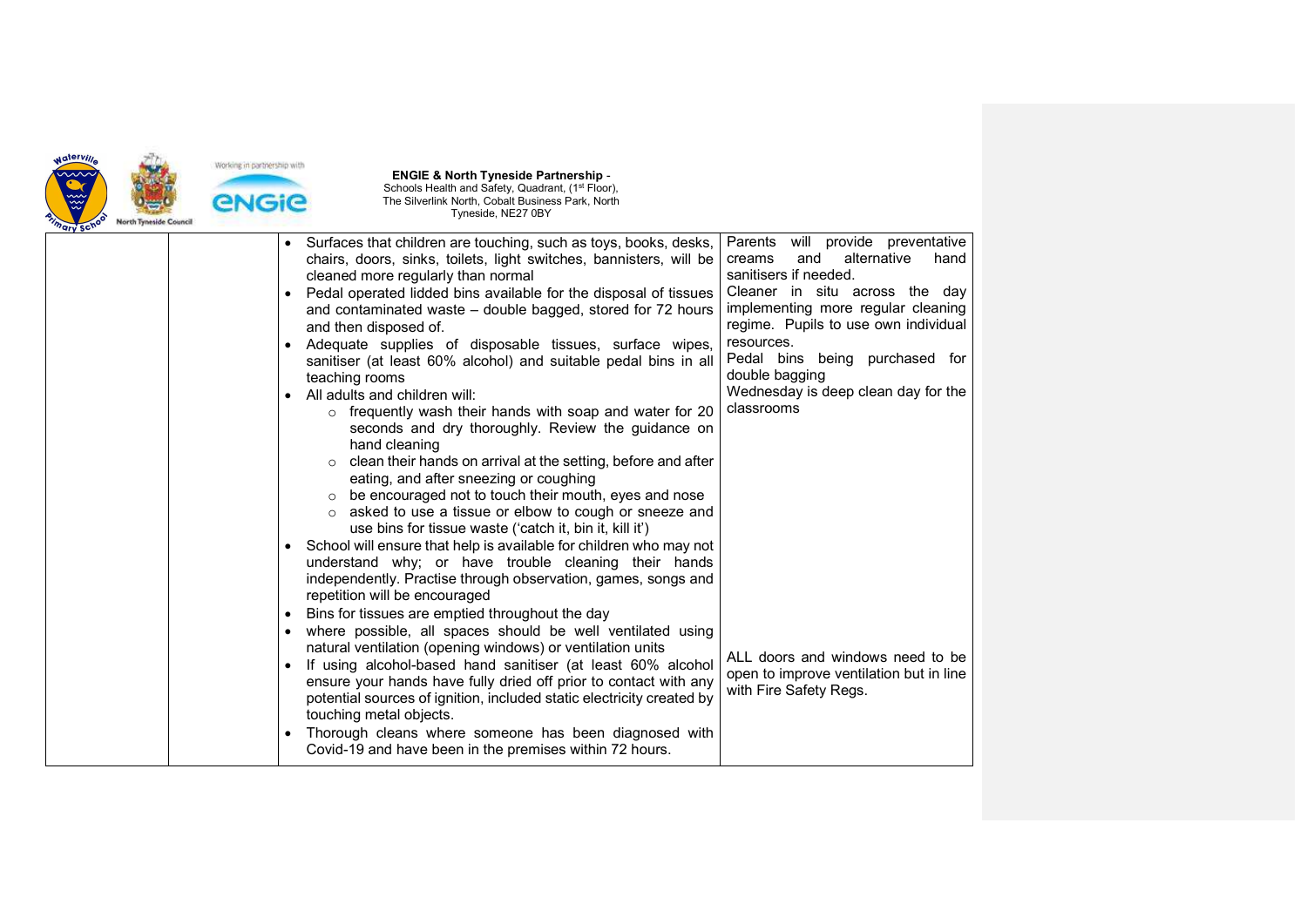

| ary sc. | Alternatively, close off the area until 72 hours has elapsed. If<br>$\bullet$<br>member of staff diagnosed has not been on site for 72 hours no<br>action required.<br>When purchasing/using substances a hierarchy of control is<br>$\bullet$<br>implemented which considers;<br>Elimination<br>$\circ$<br>Substitution<br>$\bigcirc$<br><b>Engineering Controls</b><br>$\circ$<br><b>Administrative Controls</b><br>$\bigcirc$<br><b>Personal Protective Equipment</b><br>$\circ$<br>Each substance will have an individual COSHH Assessment<br>which identifies Hazards and control measures for employees to<br>follow.<br>Alongside the COSHH Assessment will be the Safety Data<br>Sheet to provide additional information. These assessments to<br>be shared with staff.<br>Good hygiene practices – do not eat drink or smoke whilst using<br>$\bullet$<br>substances.<br>Staff to be instructed to refrain from bringing in their own cleaning<br>products.<br>Cleaning staff must change into uniform (tabards) on arrival and<br>$\bullet$ |  |
|---------|-------------------------------------------------------------------------------------------------------------------------------------------------------------------------------------------------------------------------------------------------------------------------------------------------------------------------------------------------------------------------------------------------------------------------------------------------------------------------------------------------------------------------------------------------------------------------------------------------------------------------------------------------------------------------------------------------------------------------------------------------------------------------------------------------------------------------------------------------------------------------------------------------------------------------------------------------------------------------------------------------------------------------------------------------------|--|
|         | remove uniform prior to egress from building. These should be<br>suitably laundered<br>Suitable storage of hand sanitiser taking into account the risks<br>around ingestion and fire where substances are stored in bulk<br>Any hand sanitiser dispensed from large bulk containers to<br>smaller ones are labelled with similar labelling as the bulk<br>container, to ensure the user is aware of any hazards it may                                                                                                                                                                                                                                                                                                                                                                                                                                                                                                                                                                                                                                |  |
|         | present. This should also include any instructions on how to use<br>the hand sanitiser.                                                                                                                                                                                                                                                                                                                                                                                                                                                                                                                                                                                                                                                                                                                                                                                                                                                                                                                                                               |  |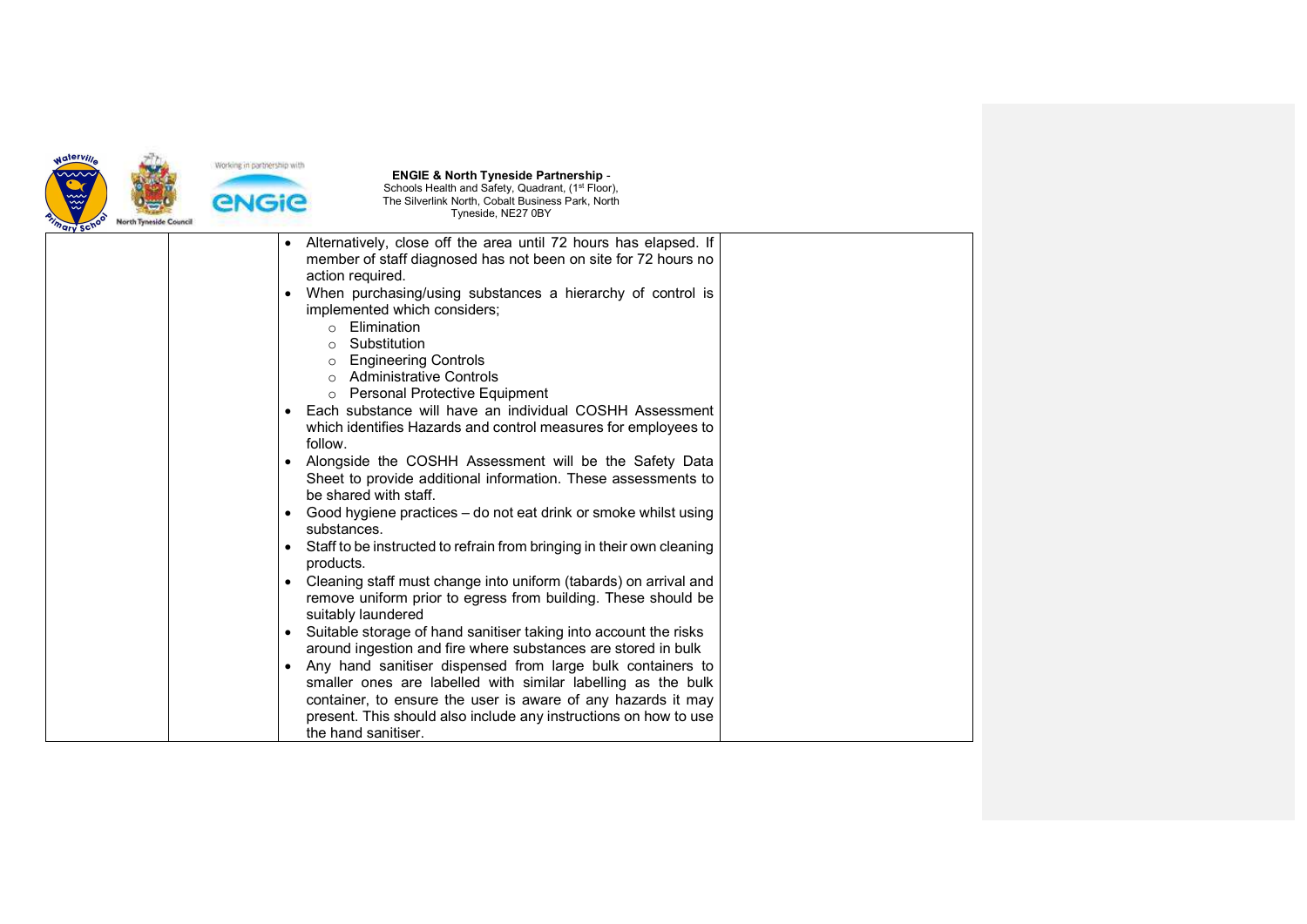| Naterville<br><b>North Tyneside Council</b><br><sup>7</sup> ary Sc <sup>y</sup> | Working in partnership with<br><b>ENGIE</b>                                      | <b>ENGIE &amp; North Tyneside Partnership -</b><br>Schools Health and Safety, Quadrant, (1 <sup>st</sup> Floor),<br>The Silverlink North, Cobalt Business Park, North<br>Tyneside, NE27 0BY                                                                                                                                                                                                                                                                                                                                                                                                                                                                                                                                                                                                                                                                                                                                                                                                                                                                                                                                        |                                                                                                            |
|---------------------------------------------------------------------------------|----------------------------------------------------------------------------------|------------------------------------------------------------------------------------------------------------------------------------------------------------------------------------------------------------------------------------------------------------------------------------------------------------------------------------------------------------------------------------------------------------------------------------------------------------------------------------------------------------------------------------------------------------------------------------------------------------------------------------------------------------------------------------------------------------------------------------------------------------------------------------------------------------------------------------------------------------------------------------------------------------------------------------------------------------------------------------------------------------------------------------------------------------------------------------------------------------------------------------|------------------------------------------------------------------------------------------------------------|
| <b>PPE</b>                                                                      | Employees,<br>pupils,<br>contractors,<br>visitors.<br>Contracting<br>Coronavirus | It is important to recognise that PPE is only one element of safe<br>and effective infection prevention and control and you should<br>always ensure the following practices:<br>o Robust hand hygiene.<br>Do not touch your eyes, nose or mouth if your hands are<br>not clean.<br>Good respiratory hygiene.<br>Environmental control (e.g., cleaning of frequently<br>touched surfaces).<br>Management of pupils<br>Information, instruction and training<br>$\circ$<br>Staff will receive sufficient information and instruction on the use<br>of PPE including how to put on (Donning), remove (Doffing),<br>store, dispose of as well as any limitations of the PPE<br>Single use PPE should be disposed of so that it cannot be used<br>$\bullet$<br>again<br>Pedal operated lidded bins available for the disposal of tissues<br>$\bullet$<br>and contaminated waste - double bagged, stored for 72 hours<br>and then disposed of where individuals has shown symptoms of<br>COVID-19.<br>Please remember that you still need to wear any PPE that was<br>identified in your risk assessments prior to the Covid-19 outbreak | Handwashing protocol sent to all staff<br>Info to be sent to all staff.<br>Bin available in isolation room |
|                                                                                 |                                                                                  | as this will have been identified to protect you from other<br>foreseeable hazards.                                                                                                                                                                                                                                                                                                                                                                                                                                                                                                                                                                                                                                                                                                                                                                                                                                                                                                                                                                                                                                                |                                                                                                            |
|                                                                                 |                                                                                  |                                                                                                                                                                                                                                                                                                                                                                                                                                                                                                                                                                                                                                                                                                                                                                                                                                                                                                                                                                                                                                                                                                                                    |                                                                                                            |
| <b>Access and</b><br><b>Egress</b><br>including use of<br>entrances             | Employees,<br>pupils,<br>contractors,<br>visitors.                               | School has a process for removing face coverings when pupils<br>and staff who use them arrive at school. Pupils are instructed<br>not to touch the front of their face covering during use or when<br>removing them. They must wash their hands immediately on<br>arrival (as is the case for all pupils), dispose of temporary face<br>coverings in a covered bin or place reusable face coverings in                                                                                                                                                                                                                                                                                                                                                                                                                                                                                                                                                                                                                                                                                                                             |                                                                                                            |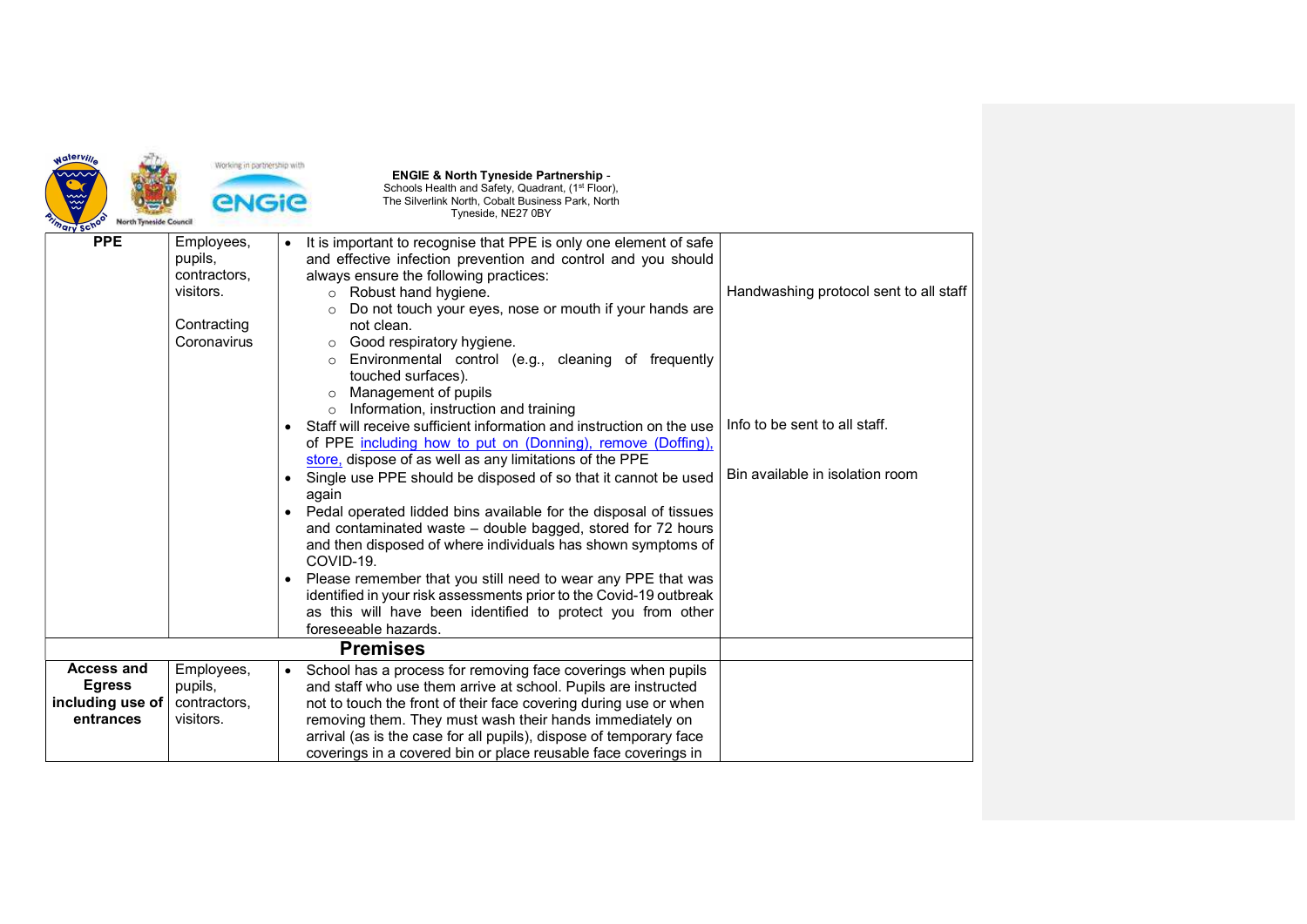

| ary sur           |                                                                                  |                                                                                                                                                                                                                                                                                                                                                                                                                                                                                                                                                                                                           |                                                                                  |
|-------------------|----------------------------------------------------------------------------------|-----------------------------------------------------------------------------------------------------------------------------------------------------------------------------------------------------------------------------------------------------------------------------------------------------------------------------------------------------------------------------------------------------------------------------------------------------------------------------------------------------------------------------------------------------------------------------------------------------------|----------------------------------------------------------------------------------|
|                   | Contracting<br>Coronavirus                                                       | a plastic bag they can take home with them, and then wash<br>their hands again before heading to their classroom.<br>School SLT reviewed premises to ensure access/egress is as<br>$\bullet$<br>safe as possible, this includes<br>$\circ$ Sanitiser (at least 60% alcohol) available at all entrances<br>and exits<br>Separate entry and exit doors i.e. one door for in, and                                                                                                                                                                                                                            | Not possible in all areas of school but<br>clear instruction given.<br><b>NA</b> |
|                   |                                                                                  | O<br>another door for out.<br>Accessing rooms directly from outside<br>$\circ$<br>Revolving and automatic doors<br>$\circ$<br>School entrance locked and visitors are buzzed through<br>doors<br>Unnecessary items and equipment have been removed<br>$\circ$<br>from entrance areas<br>Pick up and drop off times changed to ensure staggered<br>intake and discharge of pupils<br>Decontamination of items brought in from home i.e. water<br>$\circ$<br>bottles, packed lunches, medications                                                                                                           | Children can bring their own packed<br>lunch and water bottles.                  |
| <b>Classrooms</b> | Employees,<br>pupils,<br>contractors,<br>visitors.<br>Contracting<br>Coronavirus | Adaptations have been made to the classroom to ensure pupils<br>$\bullet$<br>seat side by side and facing forwards, rather than face to face<br>or side on<br>Senior leadership team have carried out physical examination of<br>spaces to allocate numbers that's can be safely accommodated<br>in an area to maintain as much space between individuals as<br>possible.<br>Outdoor education, where possible, will be encouraged as this<br>can limit transmission and more easily allow for distance<br>between children and staff<br>Removal of soft furnishings, soft toys and toys that are hard to | Timetabled outdoor time.                                                         |
|                   |                                                                                  | clean (such as those with intricate parts)                                                                                                                                                                                                                                                                                                                                                                                                                                                                                                                                                                | $EYFS - 2$ per classroom                                                         |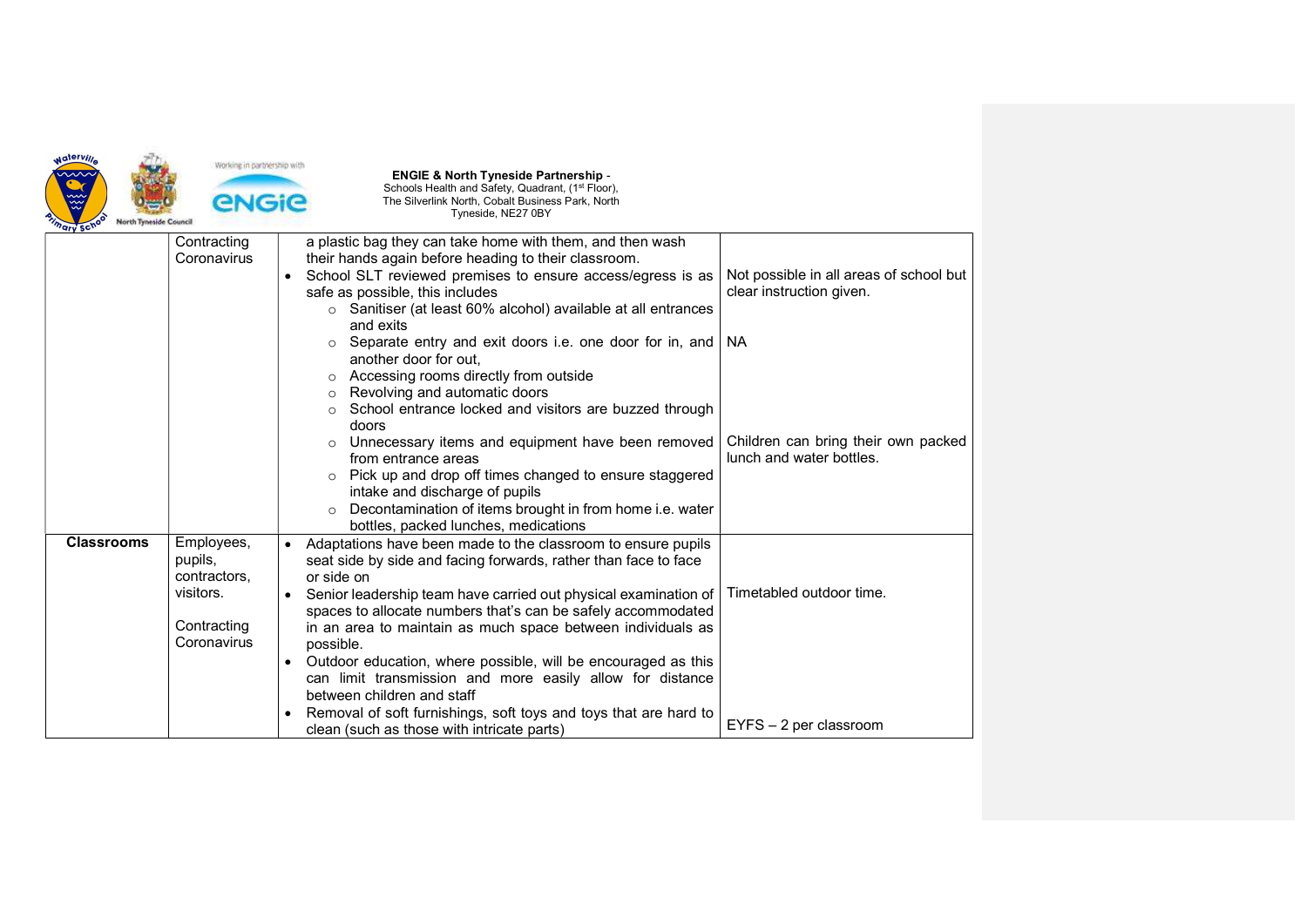

| "ary so"                                                                  |                                                                                  |                                                                                                                                                                                                                                                                                                                                                                                                                                                                                                                                                                                                                                                                             |                                                                                           |
|---------------------------------------------------------------------------|----------------------------------------------------------------------------------|-----------------------------------------------------------------------------------------------------------------------------------------------------------------------------------------------------------------------------------------------------------------------------------------------------------------------------------------------------------------------------------------------------------------------------------------------------------------------------------------------------------------------------------------------------------------------------------------------------------------------------------------------------------------------------|-------------------------------------------------------------------------------------------|
|                                                                           |                                                                                  | Staff to child ratios are appropriate with adherence to Early<br>$\bullet$<br>Years Foundation Stage (EYFS) where necessary<br>No more than 15 pupils per small group and one teacher (and, if<br>needed, a teaching assistant).<br>Desks spaced as far apart as possible with sitting positions 2<br>metres apart or as close to up to a maximum of 15 pupils per<br>class.<br>Where the school cannot achieve small groups, further options<br>will be discussed with local authority or trust.<br>Posters displayed to follow social distancing                                                                                                                          |                                                                                           |
| Lifts                                                                     | Employees,<br>pupils,<br>contractors.<br>visitors.<br>Contracting<br>Coronavirus | Lift to be operational only where necessary<br>$\bullet$<br>Reduce maximum occupancy to one person.<br>$\bullet$<br>Clear notice on each lift to identify maximum occupancy<br>Staff and pupil advised to use the backside of a pen or other item<br>when using the lift call button.<br>Where lifts are operational the button should form part of<br>additional cleaning regimes.                                                                                                                                                                                                                                                                                         | N/A                                                                                       |
| <b>Movement</b><br>around the<br>school,<br>including use of<br>corridors | Employees,<br>pupils,<br>contractors.<br>visitors.<br>Contracting<br>Coronavirus | Lesson changes have been staggered to prevent large groups<br>mixing at the same time<br>Staff and pupils advised to use elbow for opening door release<br>where possible.<br>Posters displayed to follow social distancing<br>SLT have reviewed school setup considering movement around<br>school and have implemented the following control measures<br>o Divider placed down the middle of the corridor to keep<br>groups apart as they move through the setting where<br>spaces are accessed by corridors (subject to building<br>limitations)<br>One-way system in place<br>$\circ$<br>Stick to the left-hand side.<br>Vision screens in door kept clear at all times | Keep all doors open but in line with<br>Fire Safety - may need to buy more<br>door stops. |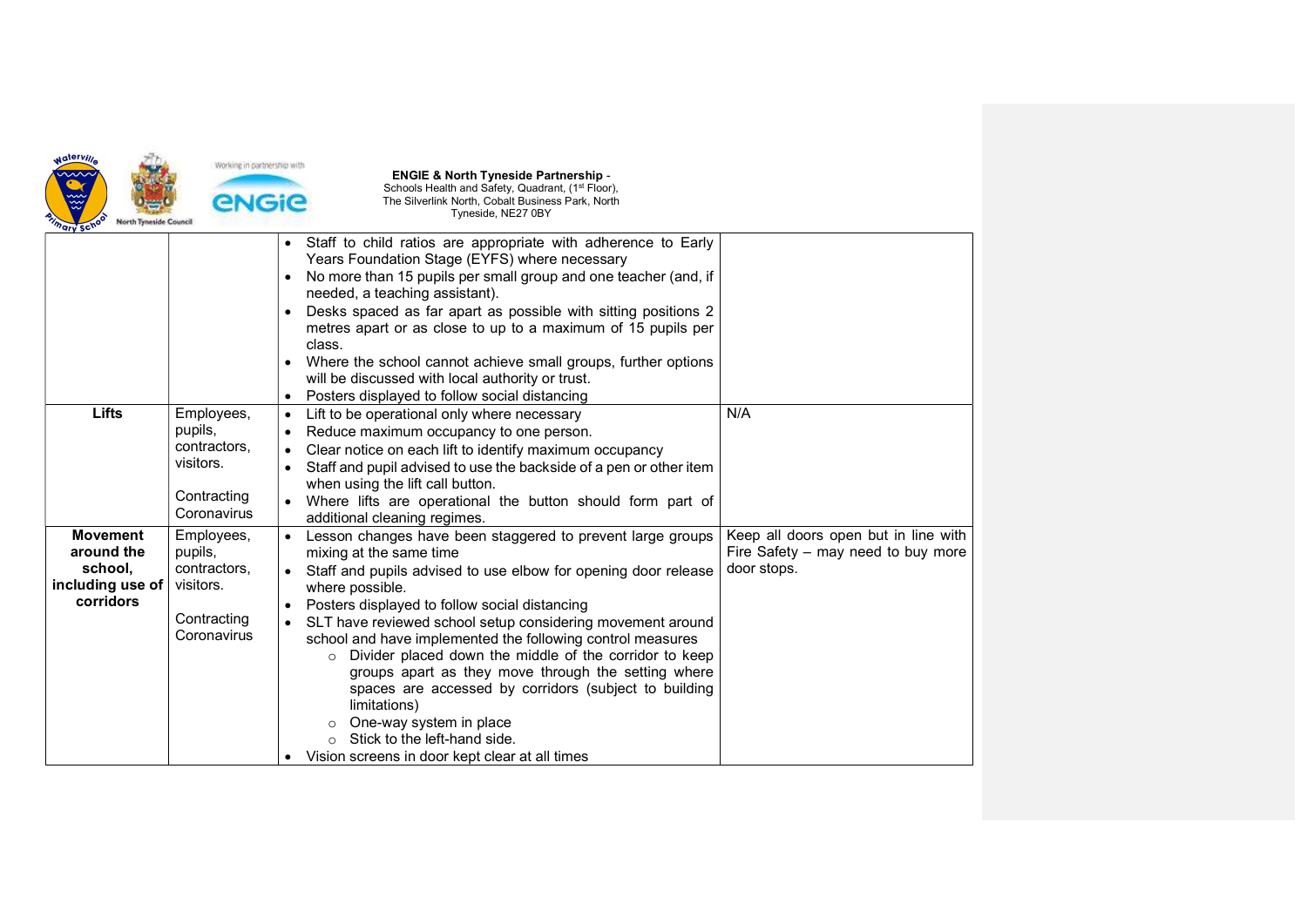

| ary son              |                                                                                  |                                                                                                                                                                                                                                                                                                                                                                                                                                                                                                                                                                                                                                                                                                                                                                                                                                    |                                                                                                                                                                                                                                                                                                                                         |
|----------------------|----------------------------------------------------------------------------------|------------------------------------------------------------------------------------------------------------------------------------------------------------------------------------------------------------------------------------------------------------------------------------------------------------------------------------------------------------------------------------------------------------------------------------------------------------------------------------------------------------------------------------------------------------------------------------------------------------------------------------------------------------------------------------------------------------------------------------------------------------------------------------------------------------------------------------|-----------------------------------------------------------------------------------------------------------------------------------------------------------------------------------------------------------------------------------------------------------------------------------------------------------------------------------------|
|                      |                                                                                  | Floor markings/graphics on floor/wall/ceiling to indicate one-way<br>$\bullet$<br>system/ social distancing queuing, etc<br>Doors should only be wedged open only where rooms are<br>$\bullet$<br>occupied or doorgard or mag lock fitted and checked monthly<br>Unnecessary items and equipment have been removed,<br>including soft furnishings, soft toys and toys that are hard to<br>clean (such as those with intricate parts)<br>All staff briefed to ensure that they are aware of these controls.<br>$\bullet$<br>Staff rota in place to monitor adherence of implemented system<br>$\bullet$<br>of movement                                                                                                                                                                                                              |                                                                                                                                                                                                                                                                                                                                         |
| <b>Toilets</b>       | Employees,<br>pupils,<br>contractors,<br>visitors.<br>Contracting<br>Coronavirus | Senior leadership team have carried out physical examination of<br>$\bullet$<br>spaces to allocate numbers that's can be safely accommodated<br>in an area to maintain social distancing.<br>Hand dryers have been taken out of operation with paper towels<br>$\bullet$<br>used instead<br>Number of children who use the toilet facilities restricted at one<br>time<br>Posters in toilets to follow social distancing and regular<br>$\bullet$<br>handwashing<br>Toilets are screened from each other - must be ensured capacity<br>$\bullet$<br>of toilets are not exceeded.<br>Consideration for the number of available urinals to ensure<br>$\bullet$<br>social distancing (for staff and older pupils).<br>Provide suitable and sufficient rubbish bins for hand towels with<br>$\bullet$<br>regular removal and disposal. | The water fountain is switched off.<br>The milk room toilet will be out of use<br>from 1.6.20<br>Take hand dryers out of operation -<br><b>BP</b><br>Teachers need to send 1 child at a<br>time to toilets. Bubbles to have<br>allocated toilets times but move in<br>small groups. This should be around<br>playtimes and lunch times. |
| <b>Meeting Rooms</b> | Employees,<br>pupils,<br>contractors,<br>visitors.                               | Avoid use - look at different ways of working.<br>$\bullet$<br>Senior leadership team have carried out physical examination of<br>spaces to allocate numbers that's can be safely accommodated<br>in an area to maintain social distancing.                                                                                                                                                                                                                                                                                                                                                                                                                                                                                                                                                                                        | Planning<br>meetings<br>will<br>be<br>on<br>Wednesdays.<br>classroom with 4 staff socially<br>distanced.                                                                                                                                                                                                                                |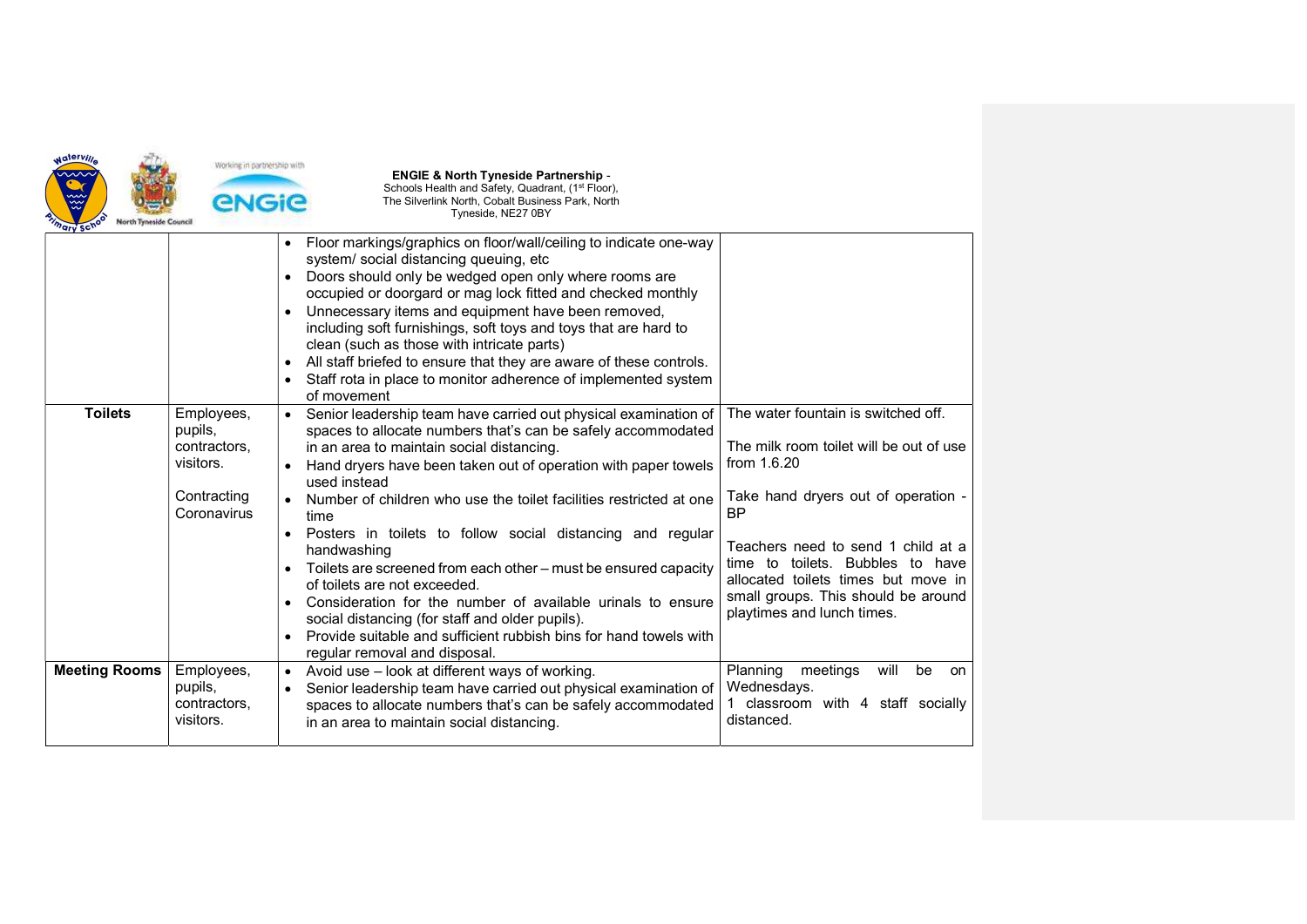

|                                      | Contracting<br>Coronavirus                                                       | Alternatively display maximum occupancy on door and<br>rearrange furniture/remove chairs to help ensure capacity is not<br>exceeded.                                                                                                                                                                                                                                                                                                                                                                                                                                                                                                                                                                                                                        |                                                                                        |
|--------------------------------------|----------------------------------------------------------------------------------|-------------------------------------------------------------------------------------------------------------------------------------------------------------------------------------------------------------------------------------------------------------------------------------------------------------------------------------------------------------------------------------------------------------------------------------------------------------------------------------------------------------------------------------------------------------------------------------------------------------------------------------------------------------------------------------------------------------------------------------------------------------|----------------------------------------------------------------------------------------|
| <b>Offices</b>                       | Employees,<br>pupils,<br>contractors,<br>visitors.<br>Contracting<br>Coronavirus | Senior leadership team have carried out physical examination of<br>spaces to allocate numbers that's can be safely accommodated<br>in an area to maintain social distancing.<br>Posters displayed to follow social distancing<br>$\bullet$<br>Staff should clean desk prior to working and leaving the area.<br>$\bullet$<br>They must also leave their desk as clear as possible to ensure<br>that the desk can be easily cleaned.<br>Staff should work side by side or facing away from colleagues at<br>2m intervals, do not hot desk or share stationary.<br>Maximum occupancy communicated with staff and displayed on<br>the door.<br>Natural ventilation encouraged<br>$\bullet$<br>Waste bins to have lids on for any discarded tissues etc, should | equipment<br>Cleaning<br>each<br>in<br>classroom, the office area and in MN<br>office. |
|                                      |                                                                                  | be lined with a bag for easy removal and should be operated by<br>foot.<br>Desks physically repositioned<br>$\bullet$<br>Use of photocopiers: Photocopiers limited to one person per<br>$\bullet$<br>time. Staff advised to limit use of the photocopier and wash<br>hands after use. Consider the use of touch screen pens when<br>using photocopier. Cleaning regimes are stepped up to clean<br>more frequent                                                                                                                                                                                                                                                                                                                                            | Regular cleaning of printers<br>and<br>photocopiers                                    |
| <b>Music/Choir</b><br><b>Lessons</b> | Employees,<br>pupils,<br>contractors,<br>visitors.<br>Contracting<br>Coronavirus | Music/choir lessons (which include singing, chanting, playing<br>wind or brass instruments or shouting) to be held outside with<br>social distancing measures strictly in place and maintained.<br>Class sizes for such music have been reduced to 15<br>Pupils will be positioned back-to-back or side-to-side and will<br>avoid sharing instruments                                                                                                                                                                                                                                                                                                                                                                                                       |                                                                                        |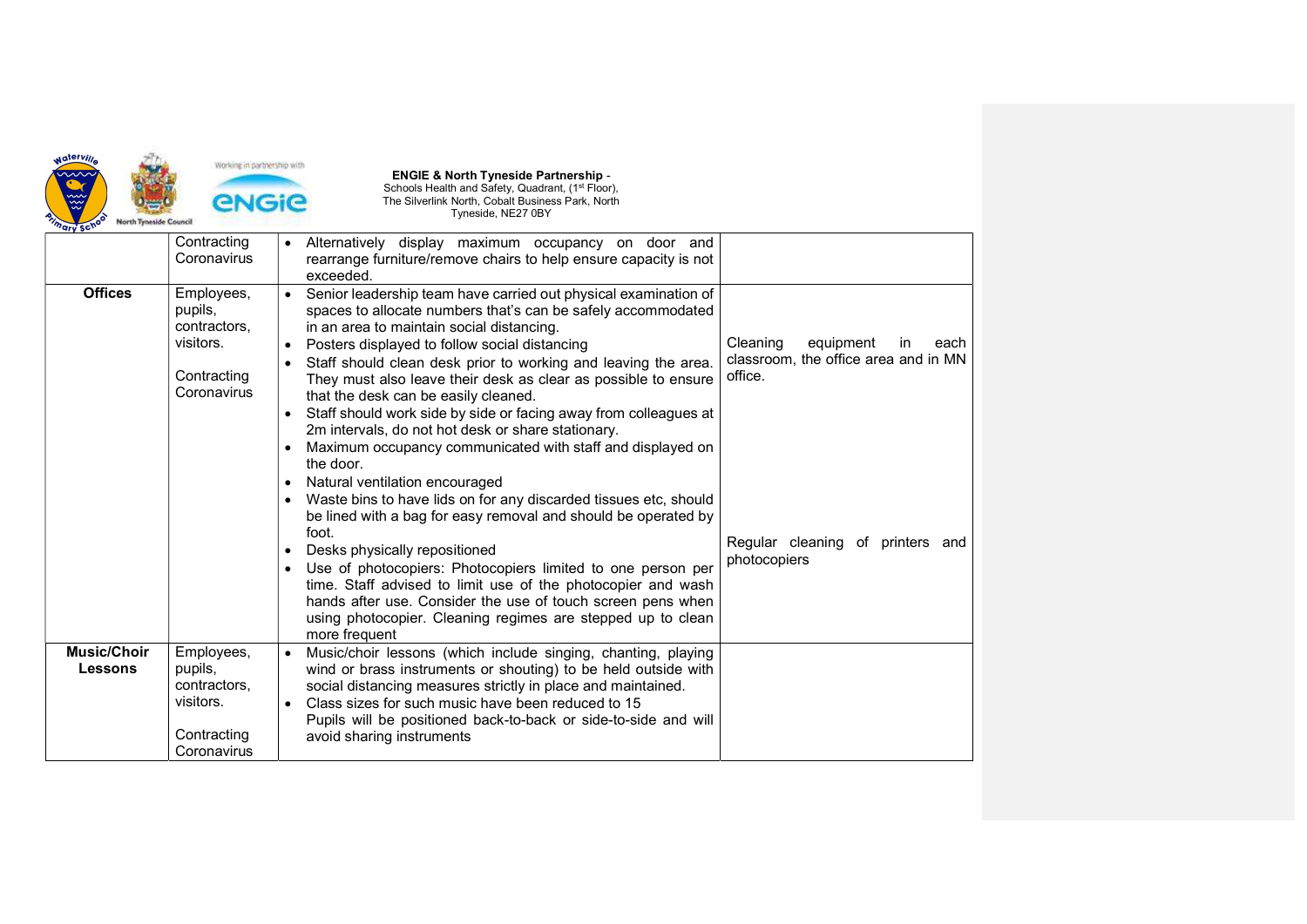| <b>Waterville</b><br>$\mathcal{\mathcal{\mathcal{\mathcal{W}}}}$<br><b>North Tyneside Council</b><br>mary sch | Working in partnership with<br><b>ENGIE</b> |           | <b>ENGIE &amp; North Tyneside Partnership -</b><br>Schools Health and Safety, Quadrant, (1st Floor),<br>The Silverlink North, Cobalt Business Park, North<br>Tyneside, NE27 0BY                                                                                                                                               |                                                               |
|---------------------------------------------------------------------------------------------------------------|---------------------------------------------|-----------|-------------------------------------------------------------------------------------------------------------------------------------------------------------------------------------------------------------------------------------------------------------------------------------------------------------------------------|---------------------------------------------------------------|
| <b>Staff rooms</b>                                                                                            | Employees,<br>pupils,                       |           | Use of staff rooms to be minimised, although staff must still<br>have a break of a reasonable length during the day.                                                                                                                                                                                                          | Additional staffroom created in mobile<br>classroom           |
|                                                                                                               | contractors,<br>visitors.                   |           | Posters displayed to follow social distancing and regular<br>handwashing                                                                                                                                                                                                                                                      | Staggered lunch times and playtimes                           |
|                                                                                                               | Contracting                                 |           | Wherever possible stagger breaks to reduce the number using<br>the facilities.                                                                                                                                                                                                                                                | will ensure numbers in staffroom are<br>limited.              |
|                                                                                                               | Coronavirus                                 |           | Maximum occupancies (1 person every 2 metres) identified on<br>the door.                                                                                                                                                                                                                                                      | Staffroom door propped open.                                  |
|                                                                                                               |                                             | $\bullet$ | Vision panels in doors kept clear at all times to assist staff in<br>identifying visually if the capacity has been exceeded without                                                                                                                                                                                           | Remove excess chairs                                          |
|                                                                                                               |                                             | $\bullet$ | opening the door.<br>Staff to follow strict infection control protocols when making hot<br>drinks/using kitchen area/fridge - where possible sealed packed<br>lunch to be brought into school/provided by school; consider<br>bringing in own flask; if boiler used, ensure cleaned before and                                | REMOVE tea towels and replace<br>paper towels.                |
|                                                                                                               |                                             |           | after use; hands to be sanitised or washed before any equipment<br>touched, surfaces used to be wiped down after use, try to avoid<br>use communal equipment e.g. cutlery, cups and clean<br>thoroughly before and after use. No sharing of foodstuffs, avoid<br>use of microwave/oven - if used clean thoroughly afterwards. | Where possible items to be cleaned in<br>dishwasher overnight |
|                                                                                                               |                                             | $\bullet$ | Avoid use of fridges if possible, if not, then follow the guidance<br>above - clean hands before and after using, clean down<br>handles/other areas touched.                                                                                                                                                                  | Included in staff guidance.                                   |
|                                                                                                               |                                             |           | Disposable towels only - no multi use towels.                                                                                                                                                                                                                                                                                 |                                                               |
|                                                                                                               |                                             |           | Suitably stocked hand washing facilities with soap, disposable                                                                                                                                                                                                                                                                |                                                               |
|                                                                                                               |                                             |           | towels and hot running water. Stocks are replenished daily                                                                                                                                                                                                                                                                    |                                                               |
|                                                                                                               |                                             | $\bullet$ | Preferably separate sinks for washing cutlery and handwashing.                                                                                                                                                                                                                                                                |                                                               |
|                                                                                                               |                                             | $\bullet$ | Spacing seats and tables to ensure social distancing.                                                                                                                                                                                                                                                                         |                                                               |
|                                                                                                               |                                             |           | Staff have been requested to clean down tables before and after                                                                                                                                                                                                                                                               |                                                               |
|                                                                                                               |                                             |           | use, removing all uneaten food and drink and dispose of in bin                                                                                                                                                                                                                                                                |                                                               |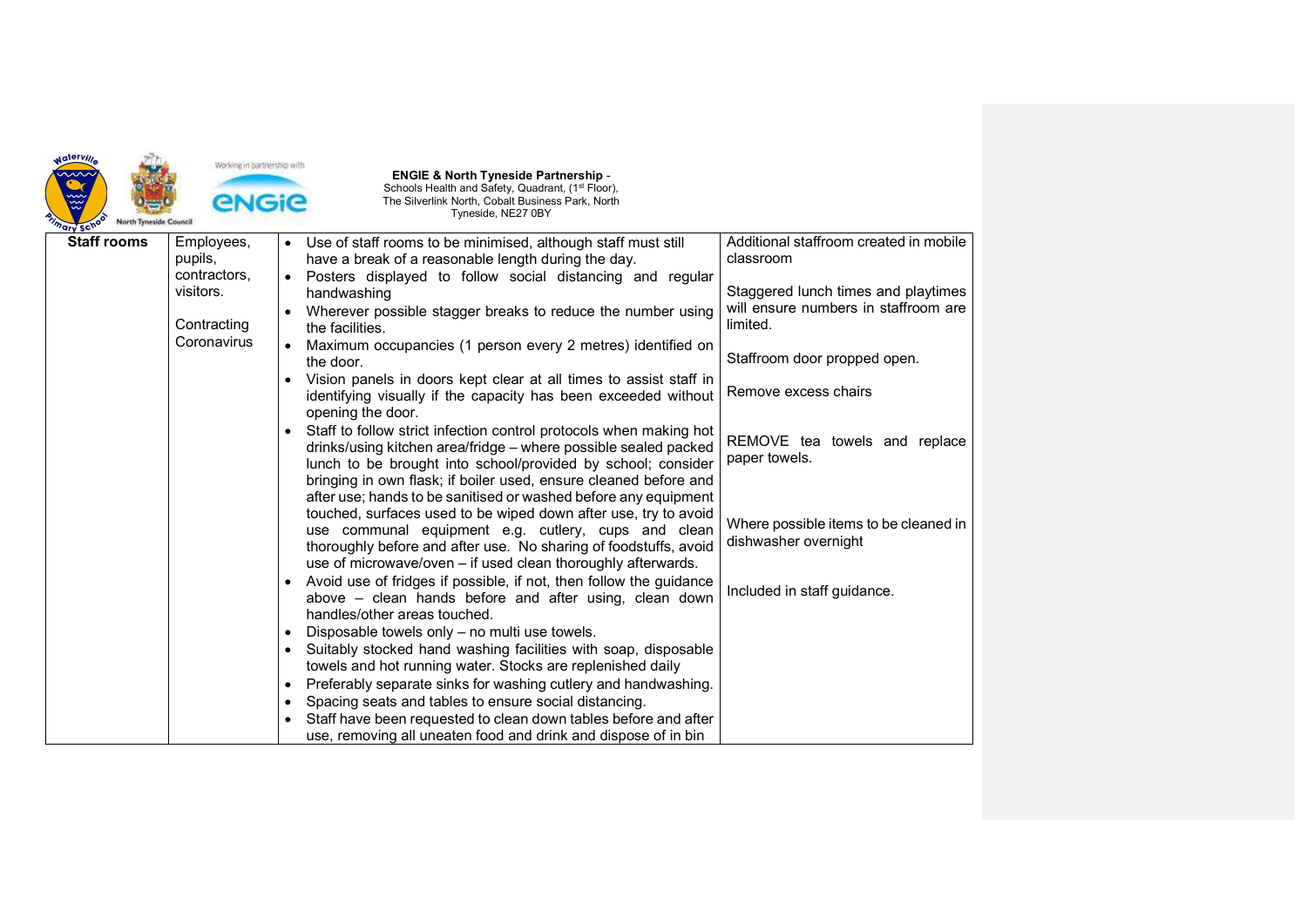

| 41 A 2 A                                                                   |                                                                                  |                                                                                                                                                                                                                                                                                                                                                                                                                                                                                                                                                                                                                                                                                             |                                                                                                                                                                                                                    |
|----------------------------------------------------------------------------|----------------------------------------------------------------------------------|---------------------------------------------------------------------------------------------------------------------------------------------------------------------------------------------------------------------------------------------------------------------------------------------------------------------------------------------------------------------------------------------------------------------------------------------------------------------------------------------------------------------------------------------------------------------------------------------------------------------------------------------------------------------------------------------|--------------------------------------------------------------------------------------------------------------------------------------------------------------------------------------------------------------------|
|                                                                            |                                                                                  | Staff encouraged to remain on site during lunch and breaks,<br>when this is not possible, staff are advised to maintain social<br>distancing while off-site<br>Frequently touched surfaces in shared spaces such as taps,<br>kettles, water heaters, fridges, microwaves and cupboards<br>cleaned frequently.                                                                                                                                                                                                                                                                                                                                                                               |                                                                                                                                                                                                                    |
| <b>Ventilation</b>                                                         | Employees,<br>pupils,<br>contractors,<br>visitors.<br>Contracting<br>Coronavirus | Ventilation to chemical stores should remain operational.<br>Switch any ventilation to nominal speed at least 2 hours before<br>the building usage and switch to lower speed 2 hours after the<br>building usage time<br>At nights and weekends, do not switch ventilation off, but keep it<br>running at lower speeds<br>Ensure regular airing with windows<br>Toilet ventilation should run 24/7 in operation. Avoid open<br>$\bullet$<br>windows in toilets to ensure right direction of ventilation<br>Switch air handling units with recirculation to 100% outdoor air.<br>$\bullet$<br>Inspect heat recovery equipment to be ensure that leakages are<br>under control.               |                                                                                                                                                                                                                    |
| Lunchtimes,<br>breaks.<br>including use of<br>play spaces<br>and equipment |                                                                                  | Additional time provided for cleaning surfaces in the dining hall,<br>$\bullet$<br>changing areas and teaching areas between groups<br>Outdoor playground equipment subject to a more frequent<br>$\bullet$<br>cleaning process<br>Outdoor sports are prioritised for Physical Education where<br>$\bullet$<br>possible, and large indoor spaces used where it is not.<br>Pupils will be reminded about cleaning and hygiene prior to<br>every lesson with signage displayed to reinforce the message<br>• Pupils will wash/sanitise hands prior and following every PE<br>lesson<br>School has reviewed and followed supporting guidance which<br>$\bullet$<br>includes<br>○ Sport England | On PE days pupils to arrive at school<br>wearing PE kit to reduce need for<br>changing rooms.<br>See timetables.<br>Include in staff guidance.<br>No use of EYFS outdoor equipment,<br>Climbing wall, trim trails. |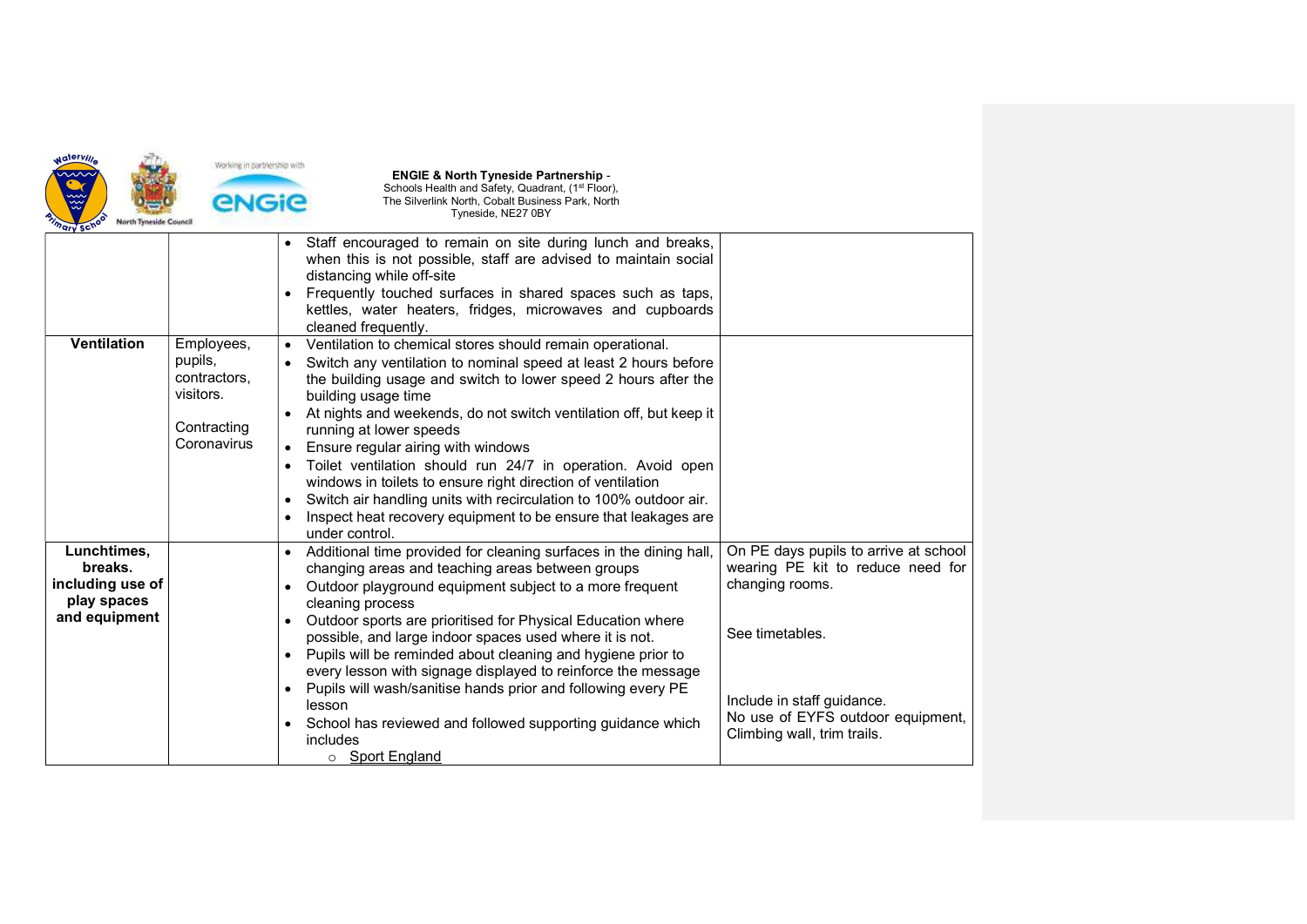

| <b>Association for Physical Education</b><br>$\circ$                    | No equipment - suggested games      |
|-------------------------------------------------------------------------|-------------------------------------|
| Youth Sport Trust                                                       | which are distanced                 |
| School will only work with external coaches, clubs and                  |                                     |
| organisations for curricular and extra-curricular activities where      | Large areas marked on both yards to |
| they are satisfied that this is safe to do so. This will include a      | divide.                             |
| robust vetting process to ensure suitable risk assessments are          |                                     |
| in place prior to allowing activities to go ahead.                      |                                     |
| Task based risk assessments will be reviewed before re-<br>$\bullet$    |                                     |
| commencing physical education                                           |                                     |
| Resources that are shared between classes or bubbles, such<br>$\bullet$ |                                     |
| as sports, art and science equipment cleaned frequently and             |                                     |
| meticulously and always between bubbles, or rotated to allow            |                                     |
| them to be left unused and out of reach for a period of 48 hours        |                                     |
| (72 hours for plastics) between use by different bubbles.               |                                     |
| Physical activity sessions should be strictly non-contact               |                                     |
| Sufficient tissues available for ensuring good respiratory              |                                     |
| hygiene - i.e. 'catch it, bag it, bin it' approach.                     |                                     |
| Pupils attend school with PE kit on to limit the need to use            |                                     |
| changing rooms.                                                         |                                     |
| • Areas marked out to identify restrictions and individual pupil        |                                     |
| zones to assist supervisors with managing the area effectively.         |                                     |
| Class sizes reviewed to adhere to Government guidance and               |                                     |
| be reduced to a level where social distancing rules can be              |                                     |
| applied.                                                                |                                     |
| Use of sharing equipment is forbidden to mitigate against virus         |                                     |
| transmission                                                            |                                     |
| Senior leadership team have carried out physical examination of         |                                     |
| spaces to allocate numbers that's can be safely accommodated            |                                     |
| in an area to maintain social distancing.                               |                                     |
| Staggered breaks to ensure social distancing                            |                                     |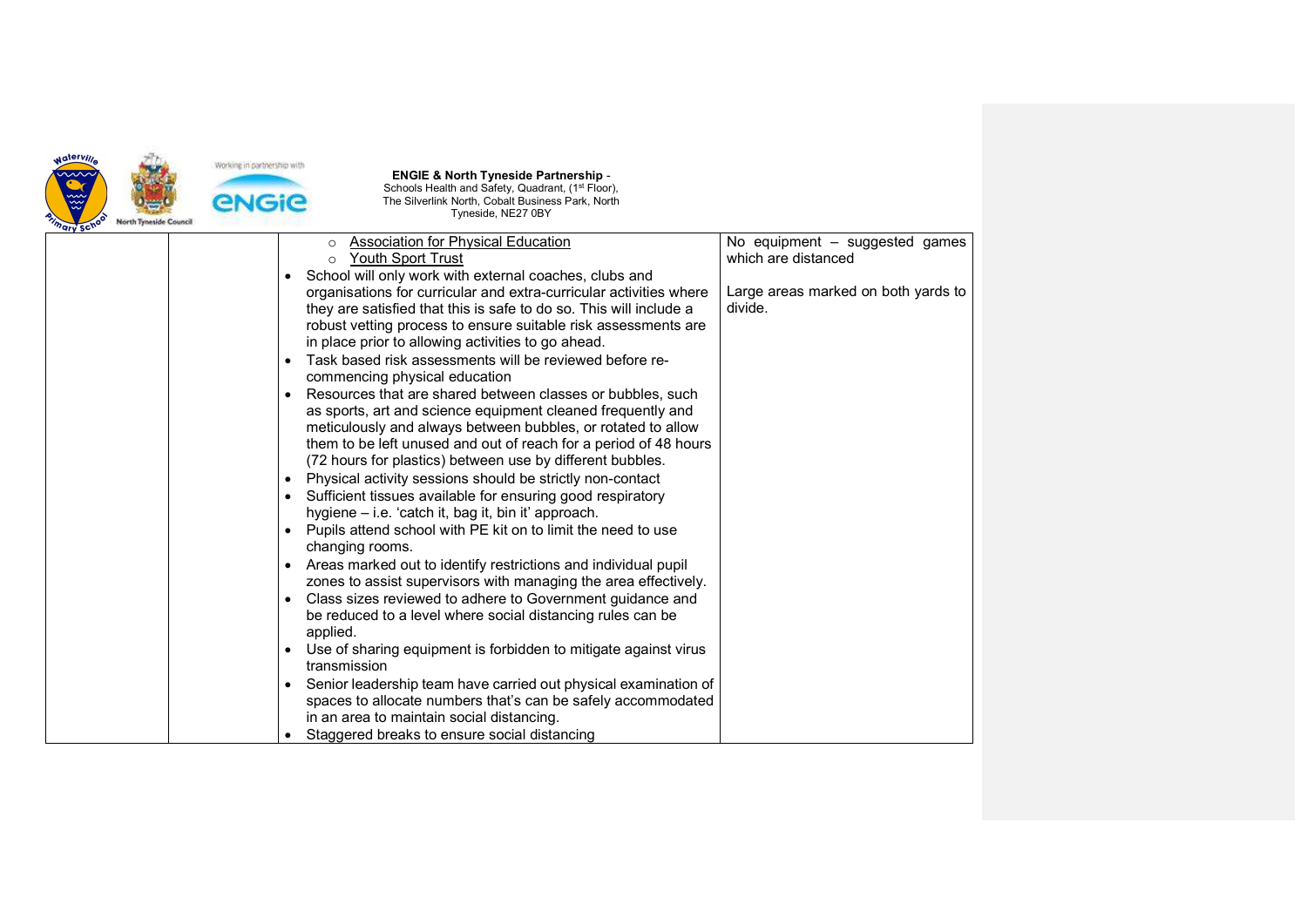

| ury sur                                                                  |                                                                                                                                                                                                                                                                                                                                                                                                                                                                                                                                                                                                                                                                                                                                                                                                                                                                                                                                                                                                                                                                          |                                                                                                                                                                             |
|--------------------------------------------------------------------------|--------------------------------------------------------------------------------------------------------------------------------------------------------------------------------------------------------------------------------------------------------------------------------------------------------------------------------------------------------------------------------------------------------------------------------------------------------------------------------------------------------------------------------------------------------------------------------------------------------------------------------------------------------------------------------------------------------------------------------------------------------------------------------------------------------------------------------------------------------------------------------------------------------------------------------------------------------------------------------------------------------------------------------------------------------------------------|-----------------------------------------------------------------------------------------------------------------------------------------------------------------------------|
|                                                                          | Social distancing rules enforced by supervisors to reduce<br>$\bullet$<br>contact between employees and pupils / pupils with other pupils<br>/ segregating groups<br>Children clean their hands beforehand and enter in the groups<br>٠<br>they are already in with groups kept apart as much as possible<br>and tables cleaned between each group.<br>Children have their lunch in their classrooms<br>$\bullet$<br>Supervisors are encouraged to play games which can maintain<br>٠<br>social distancing and touching of equipment<br>Lines on yard with chalk to ensure social distancing                                                                                                                                                                                                                                                                                                                                                                                                                                                                             |                                                                                                                                                                             |
| <b>Movement of</b><br>essential<br>resources<br>throughout the<br>school | Staff and pupils have their own pencils and pens that are not<br>$\bullet$<br>shared.<br>Classroom based resources, such as books and games are<br>٠<br>cleaned regularly, along with all frequently touched surfaces.<br>Resources that are shared between classes or bubbles, such<br>as sports, art and science equipment are cleaned frequently<br>and meticulously and always between bubbles, or rotated to<br>allow them to be left unused and out of reach for a period of 48<br>hours (72 hours for plastics) between use by different bubbles<br>Pupils and teachers can take books and other shared<br>resources home, although unnecessary sharing should be<br>avoided, especially where this does not contribute to pupil<br>education and development. Similar rules on hand cleaning,<br>cleaning of the resources and rotation should apply to these<br>resources<br>Resources are locked away with access provided by<br>٠<br>Resources that are not easily wipeable or washable have been<br>$\bullet$<br>removed, cordoned off or limited in contact | Info needs to go on Class Info to<br>Parents i.e. - no pencil cases, no<br>reading books sent home between<br>houses.<br>Create packs for each specific child in<br>school. |
|                                                                          | The use of shared resources has been reduced:                                                                                                                                                                                                                                                                                                                                                                                                                                                                                                                                                                                                                                                                                                                                                                                                                                                                                                                                                                                                                            |                                                                                                                                                                             |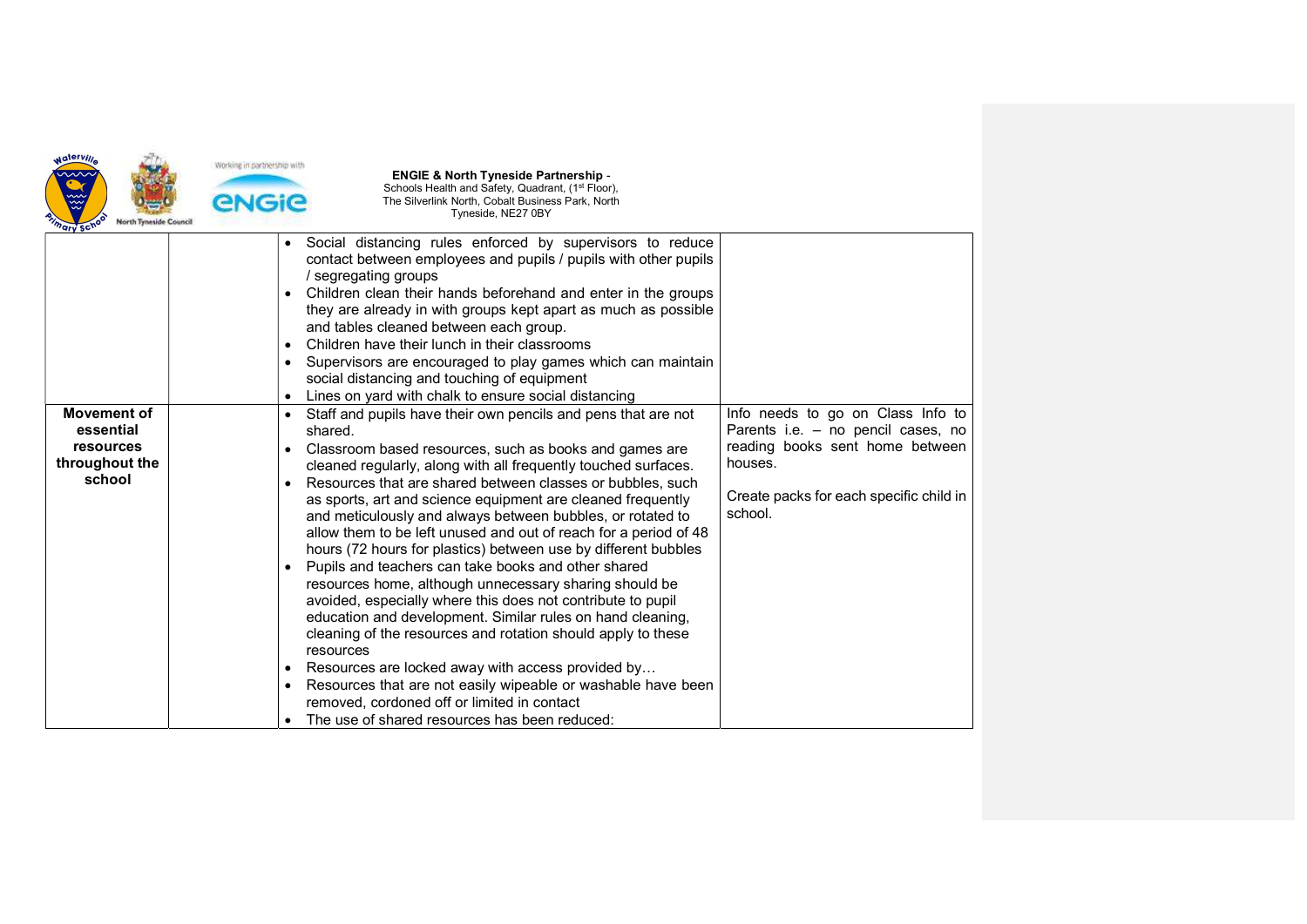

|                                                         |                                                                                  | by limiting the amount of shared resources that are taken<br>$\circ$<br>home and limit exchange of take-home resources<br>between children and staff<br>thorough cleaning of equipment and the classroom is<br>$\circ$<br>occupied by the same children in one day, or properly<br>cleaned between cohorts                                                                                                                                                                                                                                                                                                                                                                                                                                                                                                                                                                                                                                                                     |                                                                                              |
|---------------------------------------------------------|----------------------------------------------------------------------------------|--------------------------------------------------------------------------------------------------------------------------------------------------------------------------------------------------------------------------------------------------------------------------------------------------------------------------------------------------------------------------------------------------------------------------------------------------------------------------------------------------------------------------------------------------------------------------------------------------------------------------------------------------------------------------------------------------------------------------------------------------------------------------------------------------------------------------------------------------------------------------------------------------------------------------------------------------------------------------------|----------------------------------------------------------------------------------------------|
| 4.14 Extra-<br>curricular<br>provision<br>(Autumn Term) | Employees,<br>pupils,<br>contractors,<br>visitors.<br>Contracting<br>Coronavirus | School will ensure children are kept within their year bubbles<br>$\bullet$<br>Schools will limit the extra-curricular provision to 10 to ensure<br>groups can be small and consistent to avoid mixing with other<br>groups/bubbles<br>School has advised parents to limit the number of different<br>wraparound providers they access and have encouraged them<br>to seek assurance that the providers are carefully considering<br>their own protective measures, and only use those providers<br>that can demonstrate this<br>No more than fifteen children and at least one staff member to<br>a bubble<br>There is a limit on the number of children using the toilet at any<br>one time $-2$ pupils at a time<br>Each group has bee allocated their own toilet facilities to use<br>$\bullet$<br>Suitably trained staff always available taking into account<br>emergencies (first aid, fire, lockdown, etc), safeguarding and<br>cleaning requirements got the setting? | $\bullet$                                                                                    |
| <b>Transport</b><br>to/from school                      |                                                                                  | Autumn only: Dedicated school transport aligns as far as<br>$\bullet$<br>possible with the control measures identified within this risk<br>assessment, this includes:<br>Pupils are grouped together on transport within their<br>$\circ$<br>bubbles where possible<br>Use of hand sanitiser upon boarding and/or disembarking<br>$\circ$                                                                                                                                                                                                                                                                                                                                                                                                                                                                                                                                                                                                                                      | If cars are closely parked together<br>ensure social distances are kept<br>when leaving car. |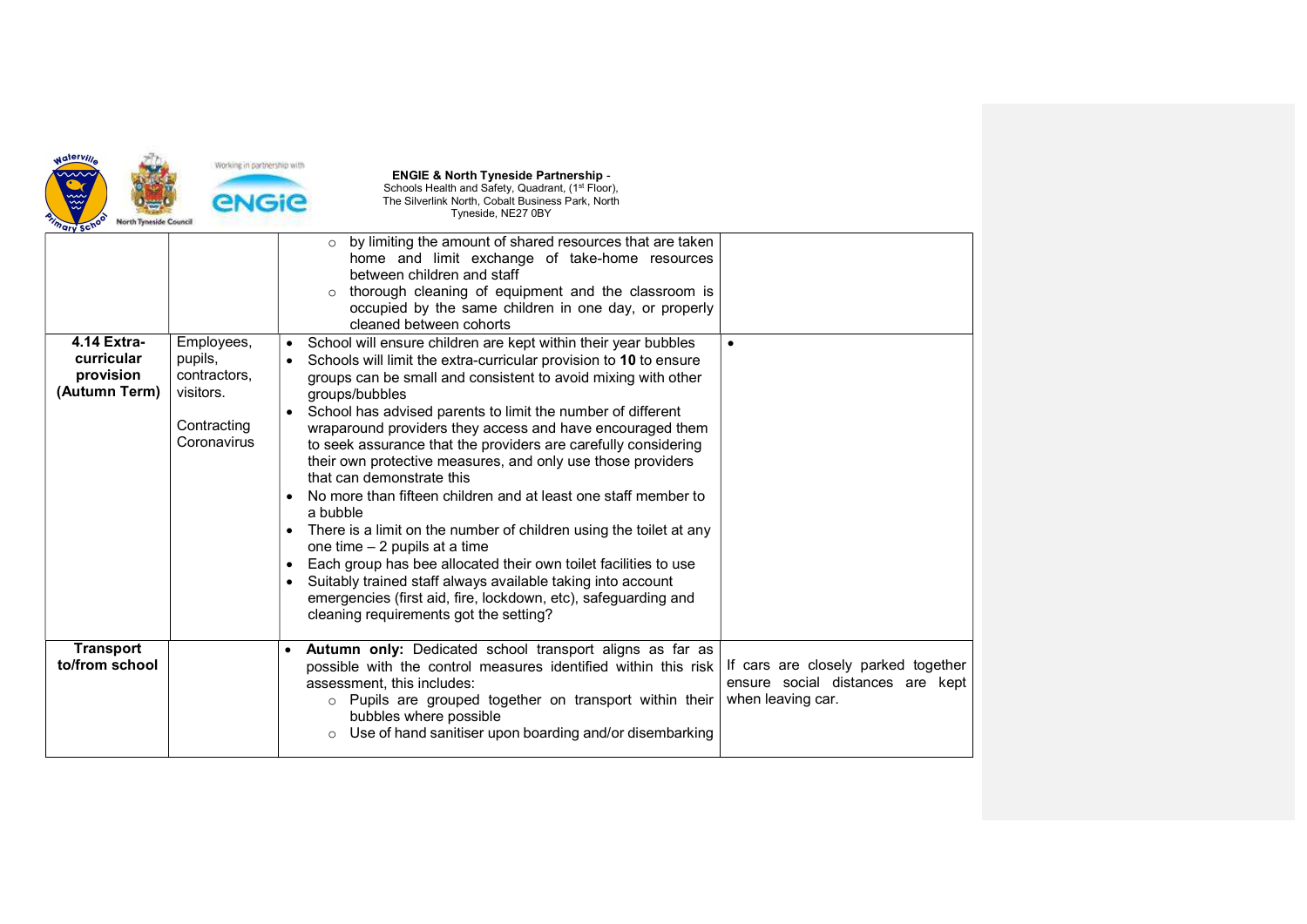

|  | $\circ$    | Additional cleaning of vehicles (identify cleaning           |                                     |
|--|------------|--------------------------------------------------------------|-------------------------------------|
|  |            | schedule here)                                               |                                     |
|  | $\circ$    | Organised queuing and boarding where possible                | Include in parents' info our advice |
|  | $\circ$    | Distancing within vehicles wherever possible                 | about Y6 not walking to and from    |
|  | $\circ$    | The use of face coverings for children over the age of 11,   | school.                             |
|  |            | where appropriate, for example, if they are likely to come   |                                     |
|  |            | into very close contact with people outside of their group   |                                     |
|  |            | or who they do not normally meet                             |                                     |
|  |            | Vehicle management plan drawn up for school site and briefed |                                     |
|  |            | to staff, this includes:                                     |                                     |
|  | $\circ$    | Staff vigilance also important to assess environment prior   |                                     |
|  |            | to accessing/egressing car to ensure social distancing       |                                     |
|  |            | can be maintained                                            |                                     |
|  |            | Transport arrangements have been amended where necessary     |                                     |
|  | including: |                                                              |                                     |
|  |            | Encouraging parents and children to walk or cycle to their   |                                     |
|  |            | education setting where possible                             |                                     |
|  |            | Encouraging government best practice for travelling on       |                                     |
|  |            | public transport                                             |                                     |
|  |            | Ensuring that transport arrangements cater for any           |                                     |
|  |            | changes to start and finish times                            |                                     |
|  |            | Making sure transport providers do not work if they or a     |                                     |
|  |            | member of their household are displaying any symptoms        |                                     |
|  |            | of coronavirus                                               |                                     |
|  | $\circ$    | making sure transport providers, as far as possible, follow  |                                     |
|  |            | hygiene rules and try to keep distance from their            |                                     |
|  |            | passengers including using larger vehicles or cordoning      |                                     |
|  |            | off seats and eliminating face-to-face seating               |                                     |
|  | $\Omega$   | Taking appropriate actions to reduce risk if hygiene rules   |                                     |
|  |            | and social distancing is not possible, for example when      |                                     |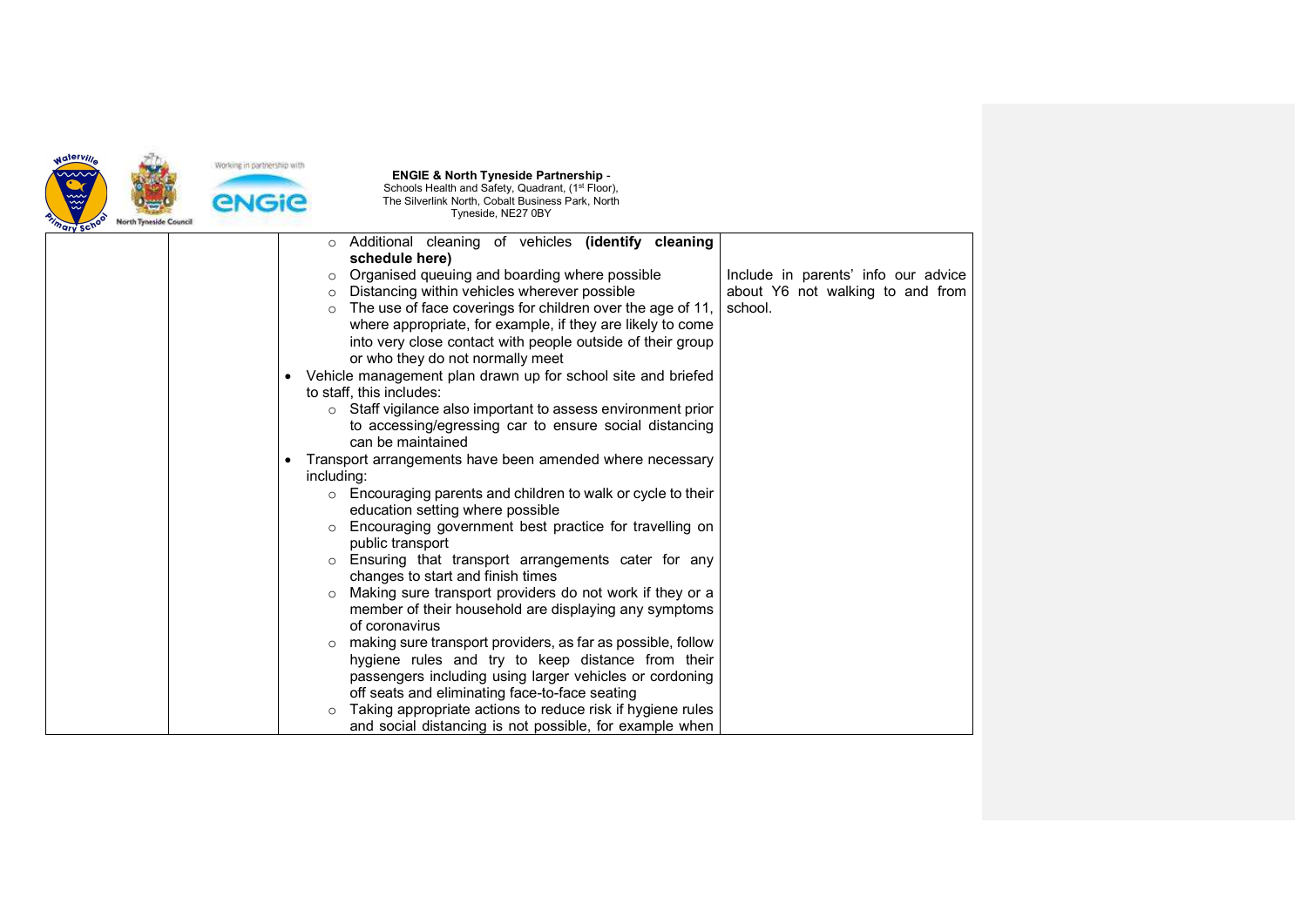

|                                                                    |                                                                                  | transporting children with complex needs who need                                                                                                                                                                                                                                                                                                                                                                                                                                                                                                                                                                                                                                                                                                                                                                                                                                                                                                                                                                                                                                                                                                                                                                                                                                                                                                                                                                                                                                                                                                                                                                                                                                                                             |
|--------------------------------------------------------------------|----------------------------------------------------------------------------------|-------------------------------------------------------------------------------------------------------------------------------------------------------------------------------------------------------------------------------------------------------------------------------------------------------------------------------------------------------------------------------------------------------------------------------------------------------------------------------------------------------------------------------------------------------------------------------------------------------------------------------------------------------------------------------------------------------------------------------------------------------------------------------------------------------------------------------------------------------------------------------------------------------------------------------------------------------------------------------------------------------------------------------------------------------------------------------------------------------------------------------------------------------------------------------------------------------------------------------------------------------------------------------------------------------------------------------------------------------------------------------------------------------------------------------------------------------------------------------------------------------------------------------------------------------------------------------------------------------------------------------------------------------------------------------------------------------------------------------|
|                                                                    |                                                                                  | support to access the vehicle or fasten seatbelts                                                                                                                                                                                                                                                                                                                                                                                                                                                                                                                                                                                                                                                                                                                                                                                                                                                                                                                                                                                                                                                                                                                                                                                                                                                                                                                                                                                                                                                                                                                                                                                                                                                                             |
| 4.16 Practical<br>Lessons <i>i.e.</i><br><b>Science or D&amp;T</b> | Employees,<br>pupils,<br>contractors,<br>visitors.<br>Contracting<br>Coronavirus | Prep rooms and other stores are only to be used by one person<br>at a time<br>Pupils will wash hands with soap and water prior to and following<br>any practical – this will be appropriately managed to ensure<br>pupils are doing this in a socially distanced manner<br>If hand washing is not manageable, then hand gels should be<br>used, and these must be non-alcohol based (due to the<br>flammability of alcohol based gels). When purchasing non-<br>alcohol-based hand gels ensure they claim to kill 99.99% of<br>viruses and bacteria (this is a regulated term in the UK, meaning<br>the product must have passed a BSI test).<br>Practical activity risk assessments will be reviewed prior to the<br>lesson to take into account safety measures associated with<br>COVID-19 and a decision will be made whether it can be safely<br>managed as a class activity or a demo<br>Timetables have been reviewed to take into account that<br>practical lessons will take longer than normal to complete<br>Long and complex multi-step practical's will be avoided apart<br>from with very experienced pupils.<br>Practical tools and equipment will be setup at the pupil<br>workstations. This will be done before the lesson by staff who<br>follow social distancing rules at all times.<br>Where pupils need to move around the room, they should raise<br>their hand to attract the teacher's attention and ask permission<br>to move to use a particular piece of equipment. The teacher can<br>then monitor movement and ensure that only one person is in<br>any zone.<br>In food rooms, pupils may need to access fridges during a<br>practical activity - minifridges or cool boxes will be purchased |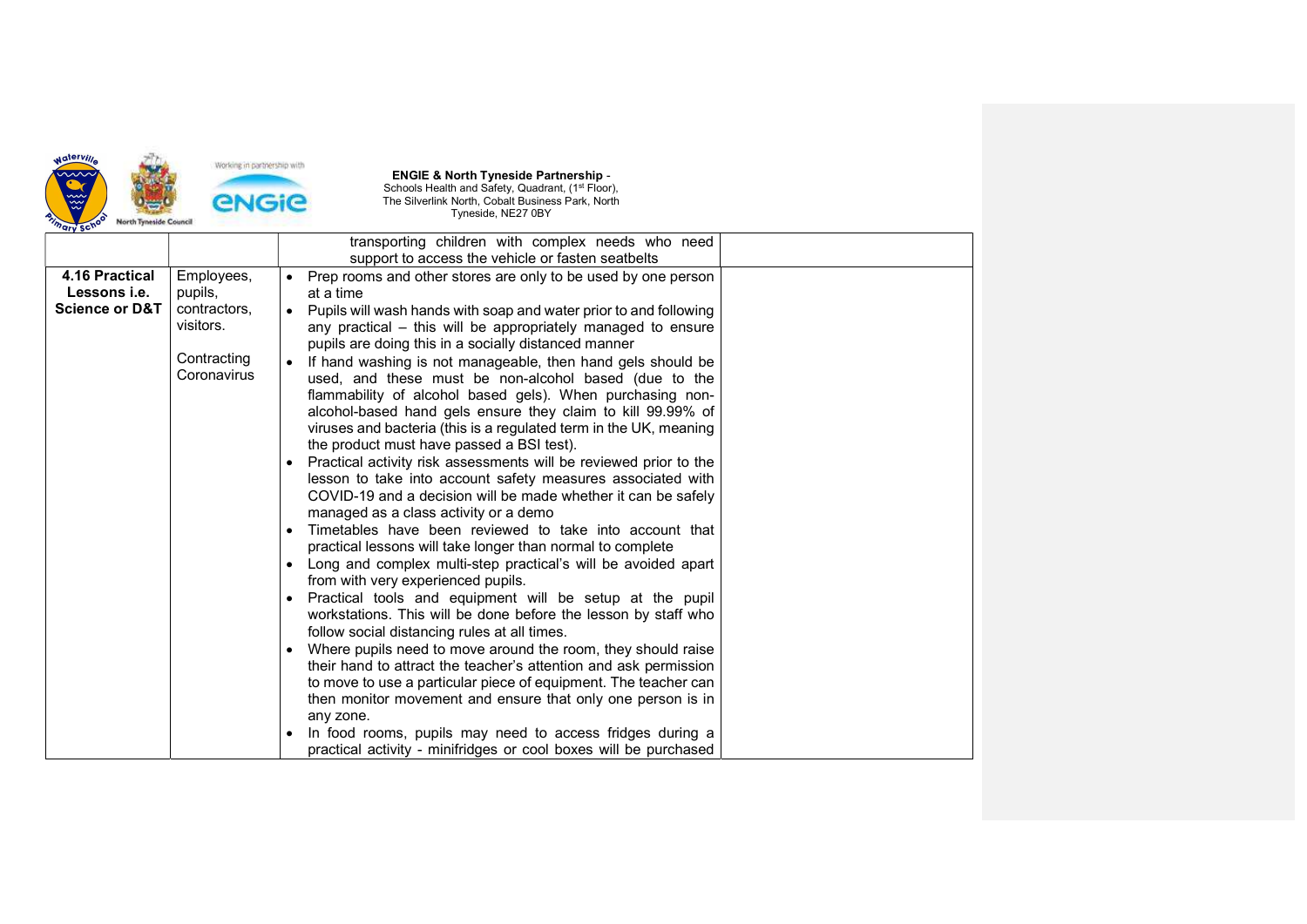

|  |           | and used at each workstation, rather than expecting pupils to<br>move around the room to collect chilled items. Non-chilled<br>ingredients will be at the pupil workstation prior to starting the<br>activity.                                                                                                                                                                                                                      |  |
|--|-----------|-------------------------------------------------------------------------------------------------------------------------------------------------------------------------------------------------------------------------------------------------------------------------------------------------------------------------------------------------------------------------------------------------------------------------------------|--|
|  |           | Once the practical has finished, pupils will tidy up their<br>equipment, wash their hands using soap and water and then<br>leave the room in an orderly fashion similar to their arrival into<br>the room. Then the teachers / technician will clear away<br>equipment used.                                                                                                                                                        |  |
|  |           | At the end of any practical session, all equipment and spare<br>material will be cleared away by the technician and wiped with a<br>suitable cleanser prior to being stored away for future use.<br>Machines or other fixed equipment that has been used will be<br>wiped clean and readied for use in the next session. Waste<br>material will be placed in a suitable bin and removed from the<br>room prior to the next session. |  |
|  |           | Demonstrations will not involve pupils crowding around a bench,<br>but will still be done by making use of data projectors and digital<br>cameras / visualizers                                                                                                                                                                                                                                                                     |  |
|  |           | Teachers will keep their distance when observing the pupils as<br>they work through the practical activity, it is therefore essential<br>that competencies of pupils to carry out task without the<br>intervention of the teacher will be considered within the risk<br>assessment                                                                                                                                                  |  |
|  | $\bullet$ | Eye protection will be sanitised before and after every use.                                                                                                                                                                                                                                                                                                                                                                        |  |
|  | $\bullet$ | Pupils will be reminded to wash their hands before putting on<br>eye protection.                                                                                                                                                                                                                                                                                                                                                    |  |
|  | $\bullet$ | Each member of staff has their own eye protection and will be                                                                                                                                                                                                                                                                                                                                                                       |  |
|  |           | provided with non-alcohol based antiseptic wipes for cleaning                                                                                                                                                                                                                                                                                                                                                                       |  |
|  |           | between lessons, and then this should be sanitised at the end of                                                                                                                                                                                                                                                                                                                                                                    |  |
|  |           | the day                                                                                                                                                                                                                                                                                                                                                                                                                             |  |